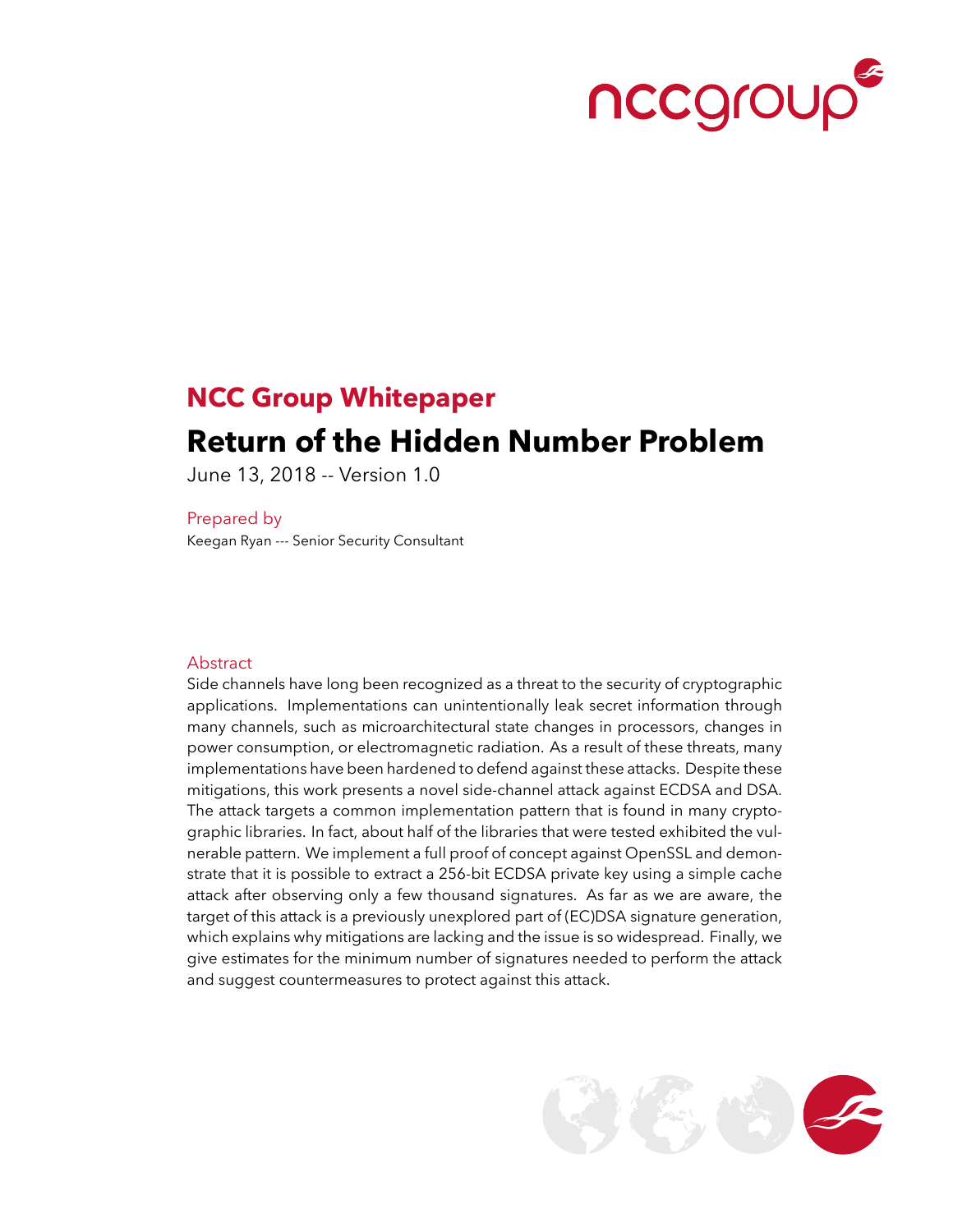# **Table of Contents**



| $\mathbf{1}$   | 3   |  |    |
|----------------|-----|--|----|
|                | 1.1 |  | 3  |
|                | 1.2 |  | 3  |
|                | 1.3 |  | 4  |
| $\overline{2}$ |     |  | 6  |
|                | 2.1 |  | 6  |
|                | 2.2 |  | 7  |
|                | 2.3 |  | 8  |
| 3              |     |  |    |
|                |     |  |    |
| 4              |     |  |    |
|                | 41  |  |    |
|                | 4.2 |  |    |
| 5 <sup>5</sup> |     |  |    |
|                | 5.1 |  |    |
|                | 5.2 |  |    |
| 6              |     |  | 22 |
| 7              |     |  |    |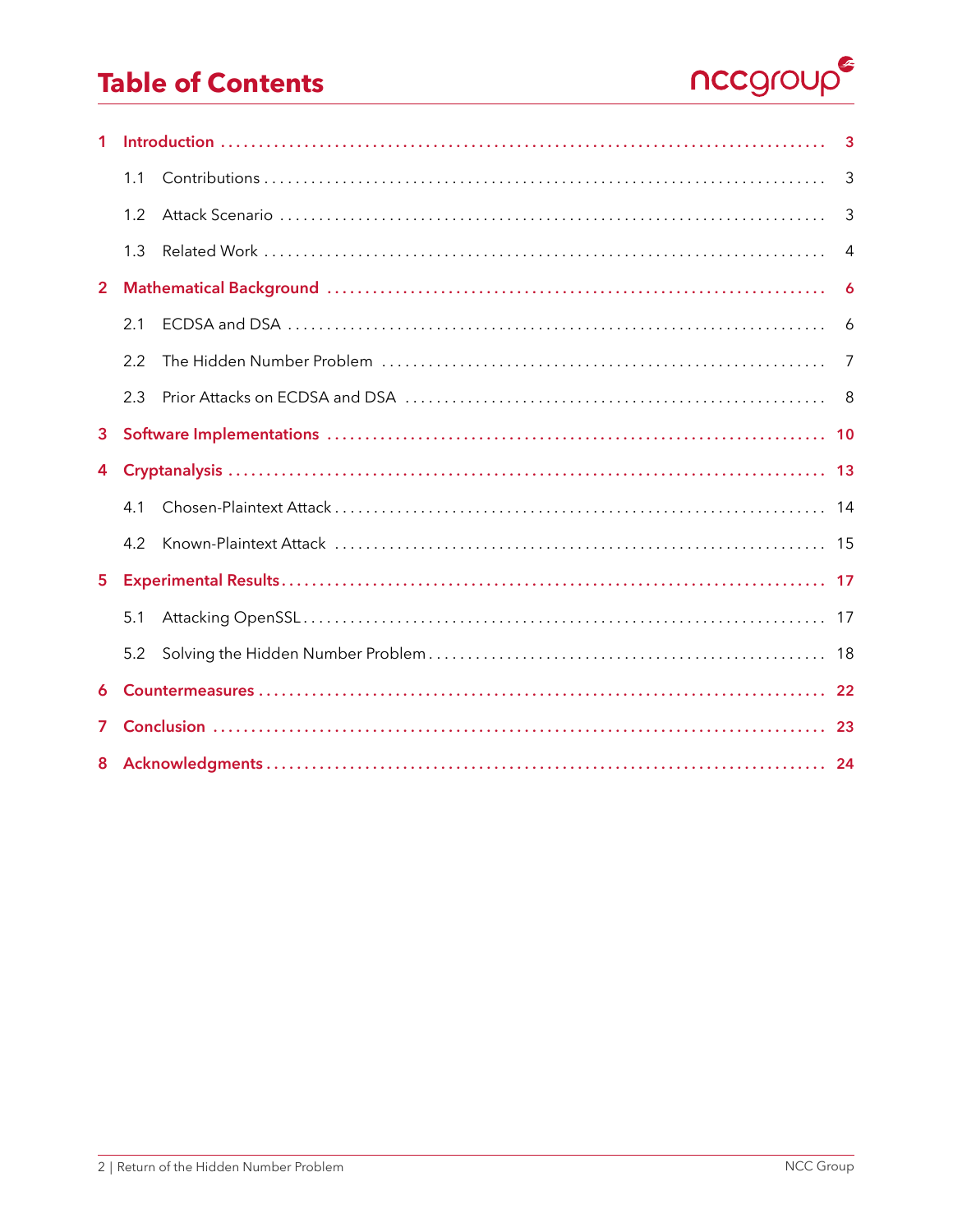<span id="page-2-3"></span><span id="page-2-0"></span>Cryptographic systems are incredibly important for the security of modern technology. They are used to protect traffic on the internet[\[DR08\]](#page-25-0)[\[YL06\]](#page-28-0) as well as banking information and government documents[\[NSS](#page-27-0)+17]. As cryptographic keys are used to protect higher value targets, it becomes even more critical that the keys are protected from compromise. Whenever a private key or a secret key is used, the owner risks having information about that key leak to their adversary, so cryptographic systems must defend against this threat.

There are countless ways that information can leak from a privileged context to an unprivileged one, and these are known as side channels. Side channels can arise from the timing differences caused by memory caches[\[OST06\]](#page-27-1)[\[Per05\]](#page-27-2) or differences in branch prediction after running sensitive code[\[AKS07\]](#page-24-0)[\[EPAG16\]](#page-25-1). The recent Spectre[\[KGG](#page-26-0)+18] and Meltdown[\[LSG](#page-26-1)+18] vulnerabilities could be used to leak sensitive information past privilege boundaries and do so by abusing speculative execution and out-of-order execution respectively. Side-channel attacks are not just limited to microarchitectural state either: electronic devices can leak information via electrical signals $[GPP<sup>+</sup>16a]$  $[GPP<sup>+</sup>16a]$  or even the acoustic emanations of vibrating electrical components[\[GST14\]](#page-25-3).

Cryptographic algorithms are often implemented with these attacks in mind, but the threat of a side channel inadvertently exposing cryptographic information is constant.

### <span id="page-2-1"></span>**Contributions**

In this work, we identify a new side-channel attack against ECDSA, DSA, and other ElGamal style signatures. This attack uses a previously known analysis method to recover the private key, but it targets a previously unexplored source of leakage: a single modular reduction in the signature calculation. We also explore two modes of the attack. The first is a chosen-plaintext attack, where the attacker is allowed to select the message being signed, and the second is a known-plaintext attack where the attacker has knowledge of the message being signed. We give success probabilities for different parameters of both modes of attack. We also show that this issue is widespread and that the attack may be used to extract keys from several common libraries. We demonstrate the feasibility of this attack by using a cache attack to recover a private key from a recent version of OpenSSL, and finally we give recommendations for how this attack can be prevented.

### <span id="page-2-2"></span>**Attack Scenario**

This work makes a few assumptions about the environment being attacked. In a vulnerable environment, the victim uses a private key to create several signatures. The attacker observes the resulting signatures and knows the messages being signed. Additionally, the attacker needs to be able to use a side channel to determine the outcome of a particular modular reduction in the signature process. This sort of setup reflects realistic attack scenarios.

Consider the case of a cloud hosted server using TLS and an ECDSA private key[\[DR08\]](#page-25-0). A passive attacker can observe a client's TLS handshake with the server, receiving an ECDSA signature in the ServerKeyExchange message. This signature includes randomness from the client and the server, as well as the server Diffie-Hellman parameters. All of these are transmitted in the clear, so the passive attacker has access to all the necessary values except the side-channel information, which may be obtained in multiple ways. If the attacker can also get assigned to a co-located virtual machine in the cloud environment[\[RTSS09\]](#page-27-3)[\[İGI](#page-26-2)+16], they can recover side-channel information about the victim by performing a Prime+Probe[\[OST06\]](#page-27-1) attack. The attacker hopes to recover the server private key and then impersonate the server.

Similarly, consider the case of an attacker with a low-privileged account on an SSH server. Like TLS, the SSH Transport Layer Protocol[\[YL06\]](#page-28-0) may use ECDSA to authenticate traffic, but unlike TLS, the signature is over a value based on a Diffie-Hellman shared secret, so a passive adversary would be unable to compute the message being signed and mount the attack. The low-privileged attacker, however, can actively initiate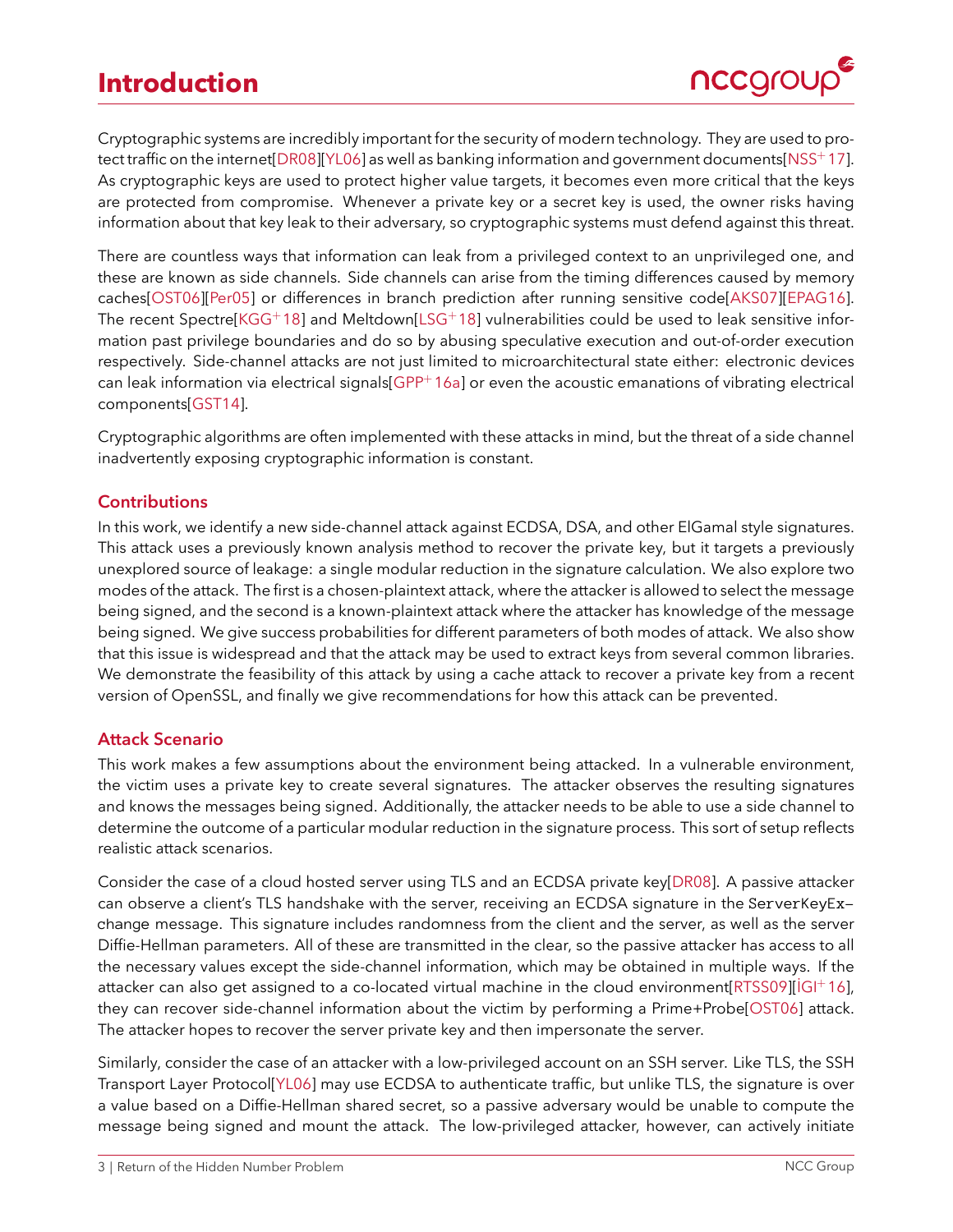

<span id="page-3-1"></span>a number of SSH connections, derive the shared secret, and compute the message that was signed by the server. The attacker can simultaneously use the low-privileged account to mount a side-channel attack against the SSH daemon process and leak the necessary information. The attacker then recovers the ECDSA key and is free to impersonate the host and capture the credentials of a more privileged user.

Note that in both of these scenarios, the message being signed was not in the attacker's control. During signing, this message is transformed into an integer using a cryptographic hash, so this integer is uniformly distributed over the possible range. This corresponds to the known-plaintext attack. However, in some cases the attacker has more influence over the signed message. Consider a smart card or trusted execution environment that signs a message of the user's choosing; here, the attacker can select a message that, when hashed, results in an integer that will leak the desired information through the side channel. Since only a few uppermost bits of the integer need to have a certain value for this attack, the attacker can easily brute force an input message that will hash to an appropriate value.

The signatures must also be randomized in this attack scenario. This is the case for non-deterministic ECDSA and DSA, but it turns out that the attack is also likely to succeed in the deterministic case[\[Por13\]](#page-27-4). Nondeterministic ECDSA and DSA require a randomly generated value, but in deterministic ECDSA and DSA this value is derived from the signed message. As long as the signed messages are distinct, the derived value should be indistinguishable from random choice. This means that in the chosen-plaintext attack, the attacker may simply brute force a new input message so the hashed message still has the desired form, but the derived value is completely different. The attacker could also reuse the same message so the same value is derived, and then collect multiple measurements to reduce the effect of side-channel noise. In the known-plaintext attack, it is likely the message varies anyway since there is not much utility in a system that computes the exact same signature every single time.

These requirements apply to many systems. The signatures can be gathered passively or actively, and the attacker may take advantage of a wide variety of side channels to leak the desired information. Both the chosen-plaintext and known-plaintext attacks share a similar analysis, and only a few thousand signatures are needed to recover the private key. Though it is impossible to enumerate all vulnerable scenarios, it is clear that the risk extends beyond TLS and SSH servers, and many systems using ECDSA or DSA keys are potentially susceptible to this key-extraction attack.

### <span id="page-3-0"></span>**Related Work**

This work is similar in nature to many recent publications. There is a long history of side channels being used to compromise the integrity of a cryptographic library. RSA key generation in OpenSSL was recently targeted with a Flush+Reload attack in [\[AGM](#page-24-1)+18], and a Prime+Probe attack was used in [\[DDME](#page-25-4)+18] to target the EPID protocol in Intel's SGX quoting enclave. Flush+Reload was also used in [\[GB16\]](#page-25-5) to target OpenSSL's modular inversion routine for ECDSA.

These recent attacks target varied sources of leakage, but historically, attacks frequently targeted modular exponentiation or scalar multiplication routines. Such issues affected both RSA[\[BBG](#page-24-2)+17] and Ed25519[\[GVY17\]](#page-26-3) in Libgcrypt, and the latter attack also demonstrated that non-constant modular reduction can be used as a source of leakage. OpenSSL has been impacted by timing and cache side-channel attacks several times, with vulnerabilities found in both modular exponentiation[\[YGH17\]](#page-28-1) and scalar multiplication routines (See [\[FWC16\]](#page-25-6), [\[vdPSY15\]](#page-28-2), [\[BvdPSY14\]](#page-24-3), [\[YB14\]](#page-28-3), [\[BT11\]](#page-24-4), and [\[BH09\]](#page-24-5)).

Other side channels have been explored as well. Power analysis was used in [\[GPP](#page-25-7)+16b] to target ECDSA scalar multiplication on mobile devices, and against smart cards in [\[DMHMP13\]](#page-25-8). Branch prediction side channels have been used to target OpenSSL's implementation of modular exponentiation[\[AKS06\]](#page-24-6)[\[AKS07\]](#page-24-0)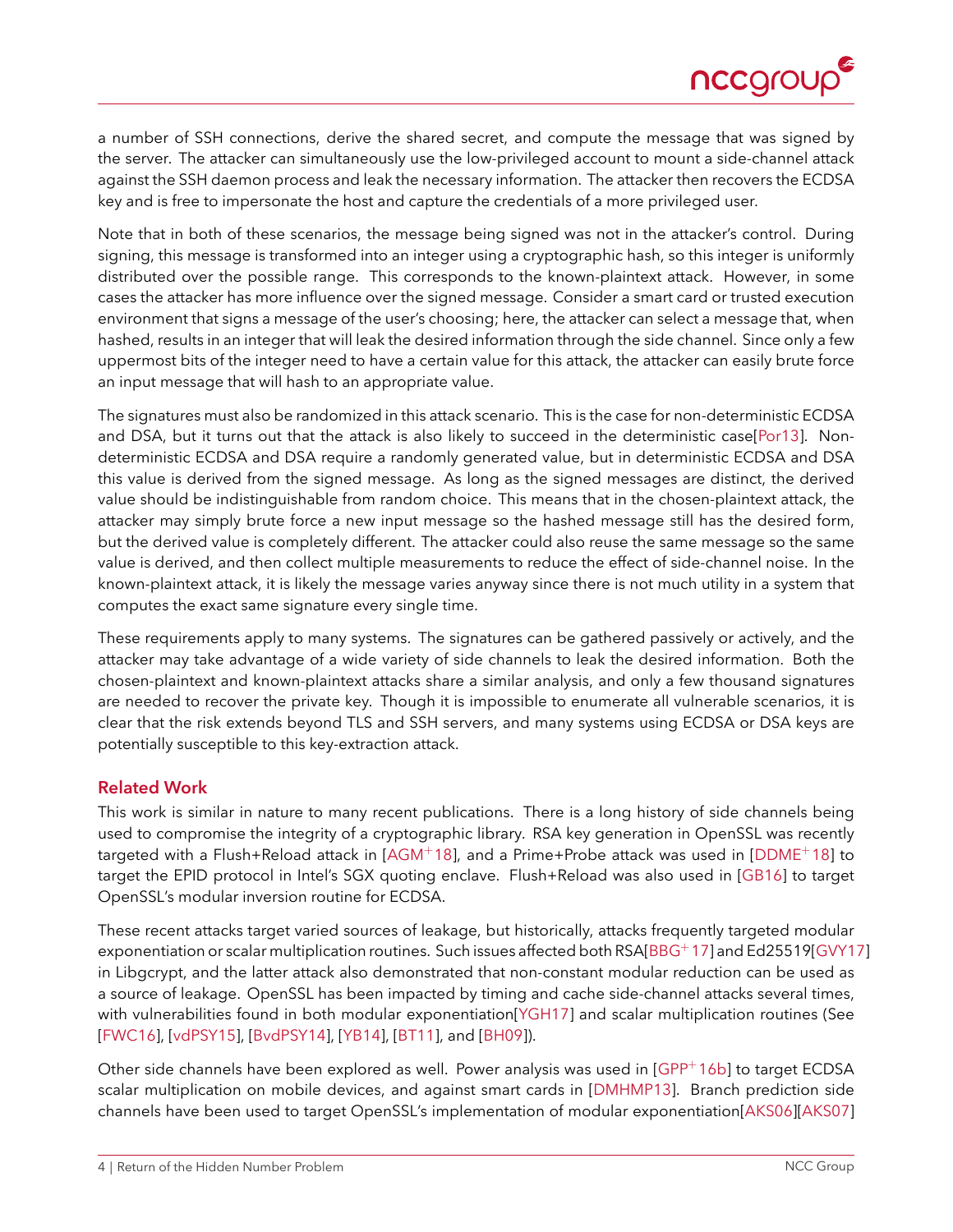

and modular inversion[\[AGS07\]](#page-24-7).

As a whole, these previously published attacks demonstrate that side-channel attacks pose a real threat to cryptographic implementations; these attacks were frequently capable of recovering private keys through a variety of methods. This new work follows in the well established footsteps of this previous research.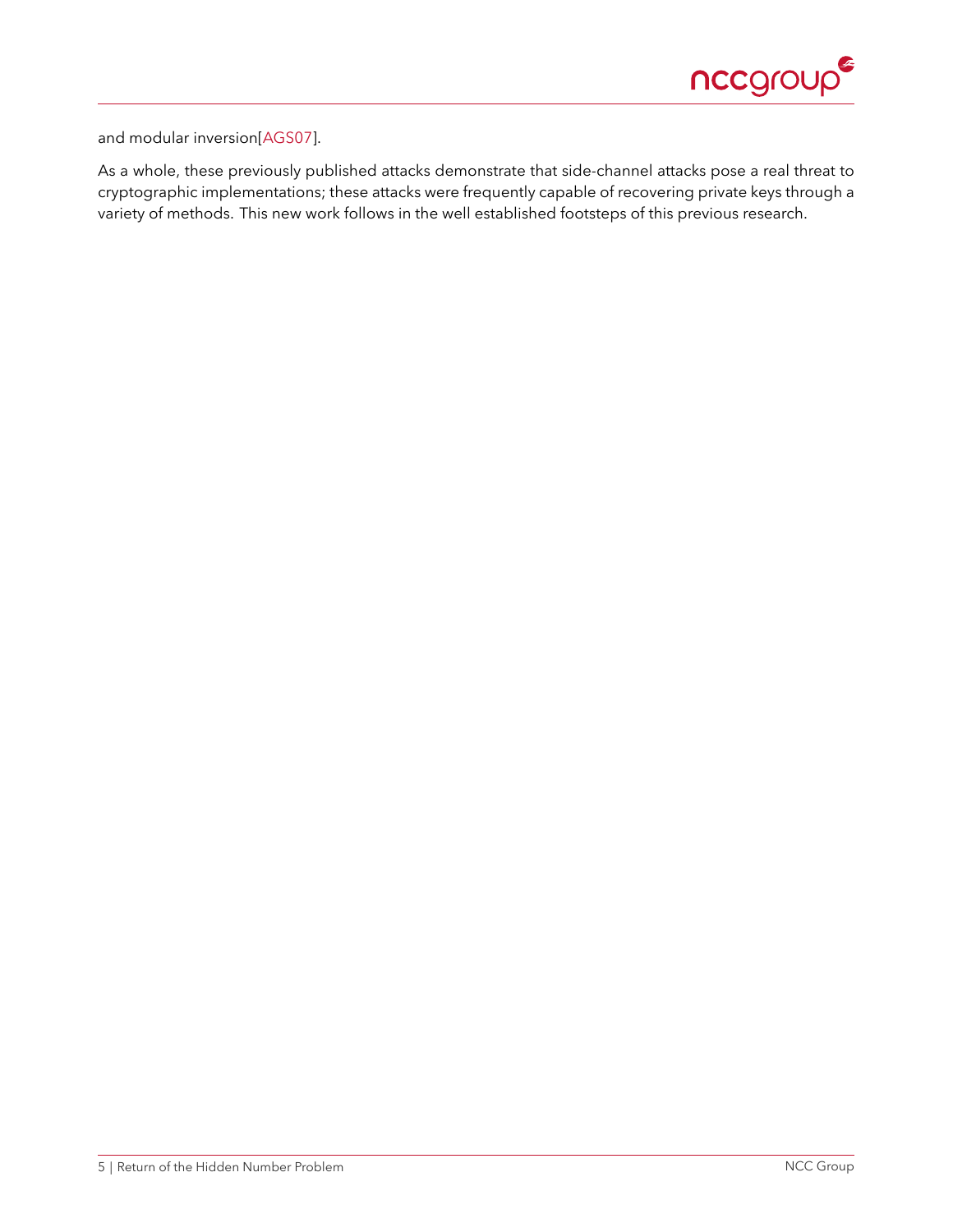### <span id="page-5-2"></span>**Mathematical Background**



<span id="page-5-0"></span>Throughout this work we will use the following notation. Addition, multiplication, and division have their usual meaning when done over the reals.  $a^{-1}$  is used to represent modular inversion in  $\mathbb{F}_q$  where the modulus q is large, prime, and clear from context. Logarithms are performed with base 2, and  $[a, b]$  represents the range of integers no less than  $a$  and no greater than  $b$ .

The reduction of a value modulo  $q$  into the range  $[0, q\!-\!1]$  is represented by  $\left\lfloor \cdot \right\rfloor_q$ . The absolute value modulo  $q$ , denoted  $\left\vert \cdot\right\vert _{q^{\prime}}$  is found by reducing the argument into the range  $\left[ -\frac{q}{2},\frac{q}{2}\right]$  $\frac{q}{2}]$ , then taking the absolute value.

Finally, we use  $MSB_{l,q}(x)$  to denote knowledge about the *l* most significant bits of x. That is, use  $MSB_{l,q}(x)$ to denote an integer  $u$  satisfying

$$
\left\vert x-u\right\vert _{q}
$$

This notation is both convenient and intuitive, since when  $l = 0$ , all values  $u \in [0, q-1]$  satisfy this inequality, when  $l = 1$ , only about the  $q/2$  values closest to x satisfy the inequality, and so on.

### <span id="page-5-1"></span>**ECDSA and DSA**

ECDSA and DSA are two similar NIST standardized signature schemes[\[KSD13\]](#page-26-4). Both are based on the ElGamal signature scheme [\[Tah85\]](#page-27-5) and consist of a large prime q with bitlength  $N = \lceil \log q \rceil$ . The signature process also requires a function  $F:[0, q-1] \to [0, q-1]$  that is difficult to invert. In (EC)DSA, this function uses exponentiation over a finite abelian group and relies on the difficulty of the (Elliptic Curve) Discrete Logarithm problem to make the signature secure. Unlike previous work, the details of  $F$  are not necessary to understand our attack.

The (EC)DSA signature scheme also uses a hash function  $Hash : \{0,1\}^* \rightarrow \{0,1\}^{outlen}$  to convert an input message to an output of fixed bitlength, which can be encoded as an integer. The choice of hash function depends on bitlength  $N$ , but is selected so that the hash output has enough bits of security to match the desired level of security of the signature[\[Bar16\]](#page-24-8).

When signing a message, the signer, in possession of private key  $x \in [1, q-1]$ , performs the following steps:

- 1. Calculate  $m = \text{leftmost min}(N, outlen)$  bits of  $Hash(msg)$
- 2. Generate nonce k uniformly from  $[1, q-1]$ .
- 3. Calculate  $r = F(k)$ . If  $r = 0$ , return to step 2.
- 4. Calculate  $s = \lfloor k^{-1}(m + r*x) \rfloor_q$ . If  $s = 0$ , return to step 2.
- 5. Return signature  $(r, s)$ .

For the purposes of this paper, the details of the corresponding verification algorithm are also unimportant.

When  $outlen \geq N$  and  $q \approx 2^N$ , then  $m$  is roughly uniformly distributed in  $[0, q-1]$ . This is the case for many common choices of  $q$  and  $Hash$ , including the use of SHA-256 with NIST Curve P-256 and SHA-384 with Curve P-384 found in NSA Suite B Cryptography[\[SH12\]](#page-27-6) and the recommended curve and hash associations found in RFC 5480[\[THP](#page-27-7)+09]. However, there are still some valid combinations where *outlen*  $\lt N$ . In these cases, m is not uniformly distributed in  $[0, q - 1]$ . Take for example the standardized curves over binary fields, whose orders have bitlengths that do not match the output size of common hash functions. Consider Curve B-283, which has an order of length 282 bits and therefore a security strength of 128 bits. SHA-256 is a suitable hash function at this security level, and so messages signed with this valid combination will have

$$
m < 2^{256} < 2^{282} \approx q
$$

#### 6 | Return of the Hidden Number Problem NCC Group NCC Group NCC Group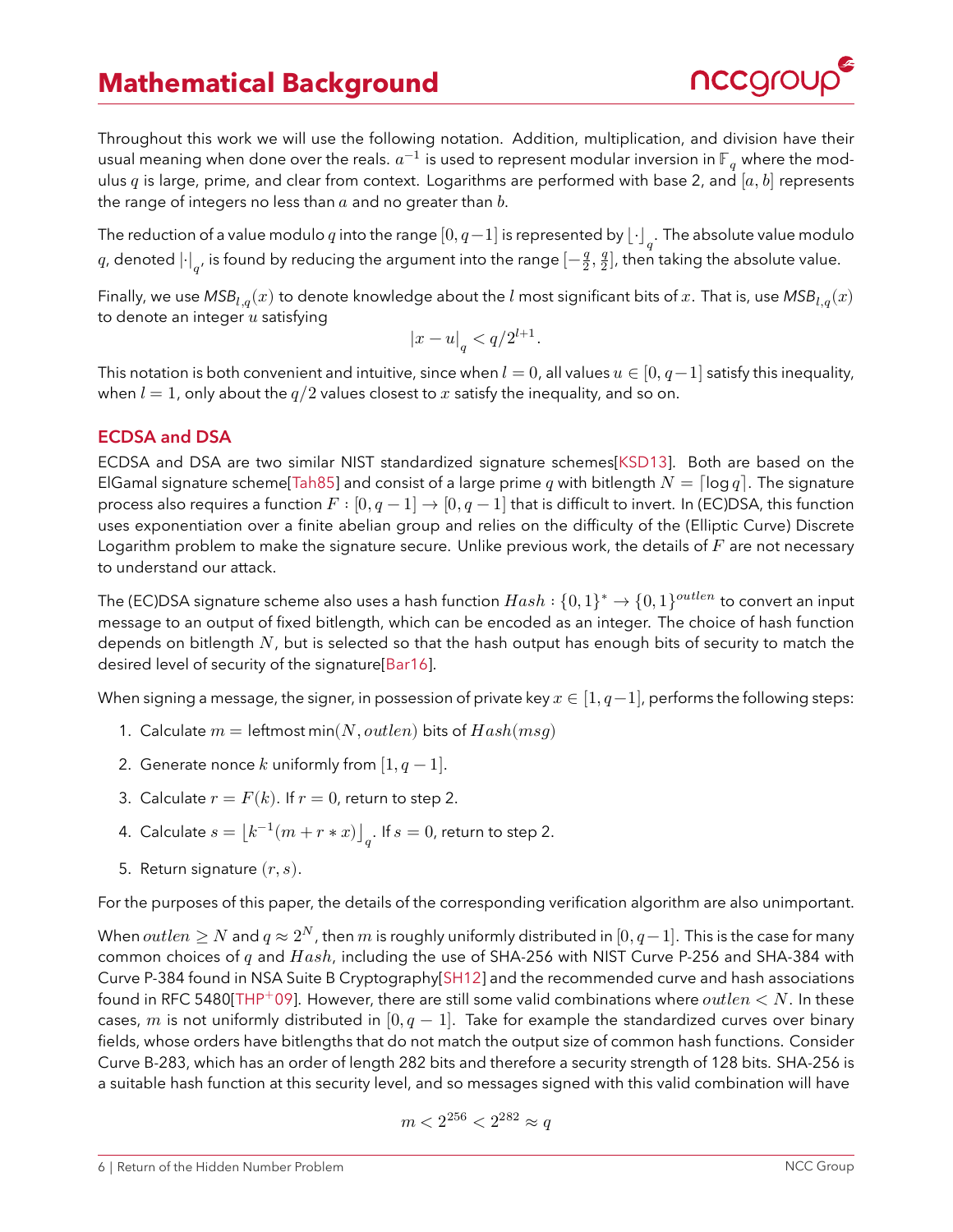

<span id="page-6-1"></span>and so the uppermost 26 bits of  $m$  will always be zero.

These combinations of curves and hash functions are not frequently used, and so the remainder of this work makes the simplifying assumption that m is uniformly distributed in [0,  $q-1$ ]. This makes the attack easier to analyze while still being applicable to many important cryptographic libraries. Although not as common as the use of Curve P-256 or Curve P-384, the use of Curve P-521 with SHA-512 is notable since it also breaks the uniformity assumption, but it turns out there is an easy modification that can make the attack succeed in this case. This is explored in [Section 4.](#page-12-0)

### <span id="page-6-0"></span>**The Hidden Number Problem**

Though not originally developed for the purpose of cryptanalysis[\[BV96\]](#page-24-9), an important tool for understanding cryptanalytic attacks on ECDSA and DSA is known as the Hidden Number Problem (HNP). There are many similar constructions of the HNP, but here we present the more general formulation and solution algorithm as found in [\[BvdPSY14\]](#page-24-3).

The HNP poses the problem of recovering an unknown scalar in a prime field when only partial information is known about multiples of the scalar. Formally in the HNP, one has knowledge of a number of multipliers  $t_1,...,t_d\,\in\,\mathbb{F}_q^*$  for known prime  $q.$  For each sample  $i$ , one also knows  $\mathsf{MSB}_{l_i,q}(\lfloor t_i\alpha\rfloor_q)$  for some fixed but unknown  $\alpha \in [1, q-1]$ . The goal is to recover hidden number  $\alpha$ . The HNP can identically be expressed as a system of inequalities:

$$
\big|\lfloor t_i\alpha\rfloor_q-u_i\big|_q< q/2^{l_i+1}\text{ for all }i\in\{1,...,d\}.
$$

Boneh and Venkatesan recognized in [\[BV96\]](#page-24-9) that the HNP has much in common with the study of lattices. If we let  $b_1=(t_1,...,t_d,1)$  be a basis vector of a lattice, then vector  $\alpha b_1=(\alpha t_1,...,\alpha t_d,\alpha)$  will be relatively close to vector  $(u_1,...,u_d,0)$  after some multiple of  $q$  is subtracted from each component of  $\alpha b_1.$  The concept of subtracting a multiple of q is encoded for each dimension by another basis vector  $b_{i+1} = (..., 0, q, 0, ...)$ . Thus given an instance of the HNP, we can construct a lattice basis so that one of the vectors is close to  $(u_1,...,u_d,0)$  and at a distance in each dimension of no more than  $q/2^{l_i+1}.$  Recovering hidden number  $\alpha$  is therefore possible once this vector is found. In fact, this so-called Closest Vector Problem (CVP) can be solved efficiently using the LLL lattice basis reduction algorithm[\[LLL82\]](#page-26-5) and Babai's nearest plane algorithm[\[Bab86\]](#page-24-10). [\[BV96\]](#page-24-9) additionally showed that when the  $t_i$  are uniformly and independently drawn, the  $l_i$  are sufficiently large, and enough HNP inequalities including  $\alpha$  are known, a probabilistic algorithm exists to solve the HNP in polynomial time.

This choice of lattice basis vectors is not the only option, however, and there have been several different representations based on the same idea as [\[BV96\]](#page-24-9) (See, for example [\[NS02\]](#page-27-8)[\[NS03\]](#page-27-9)). One drawback of the original construction is that all  $l_i$  are identical, since the CVP solver weighs all dimensions equally, and cannot incorporate information that the bound on some HNP inequalities might be tighter than others. The representation in [\[BvdPSY14\]](#page-24-3) has the added advantage of not requiring that all  $l_i$  are the same, and it does so by scaling the dimensions of the lattice proportionally to the inverse of the bounds.

In their construction, which we use here, we construct lattice  $L(B)$  from the basis vectors given by the rows of matrix  $B$ :

$$
B=\begin{bmatrix}2^{l_1+1}q & & & 0 \\ & \ddots & & \vdots \\ & & 2^{l_d+1}q & 0 \\ 2^{l_1+1}t_1 & \ldots & 2^{l_d+1}t_d & 1\end{bmatrix}.
$$

We also set vector  $u=(2^{l_1+1}u_1,...,2^{l_d+1}u_d,0).$  As before, note that there exists some vector  $x\in\mathbb{Z}^{d+1}$  such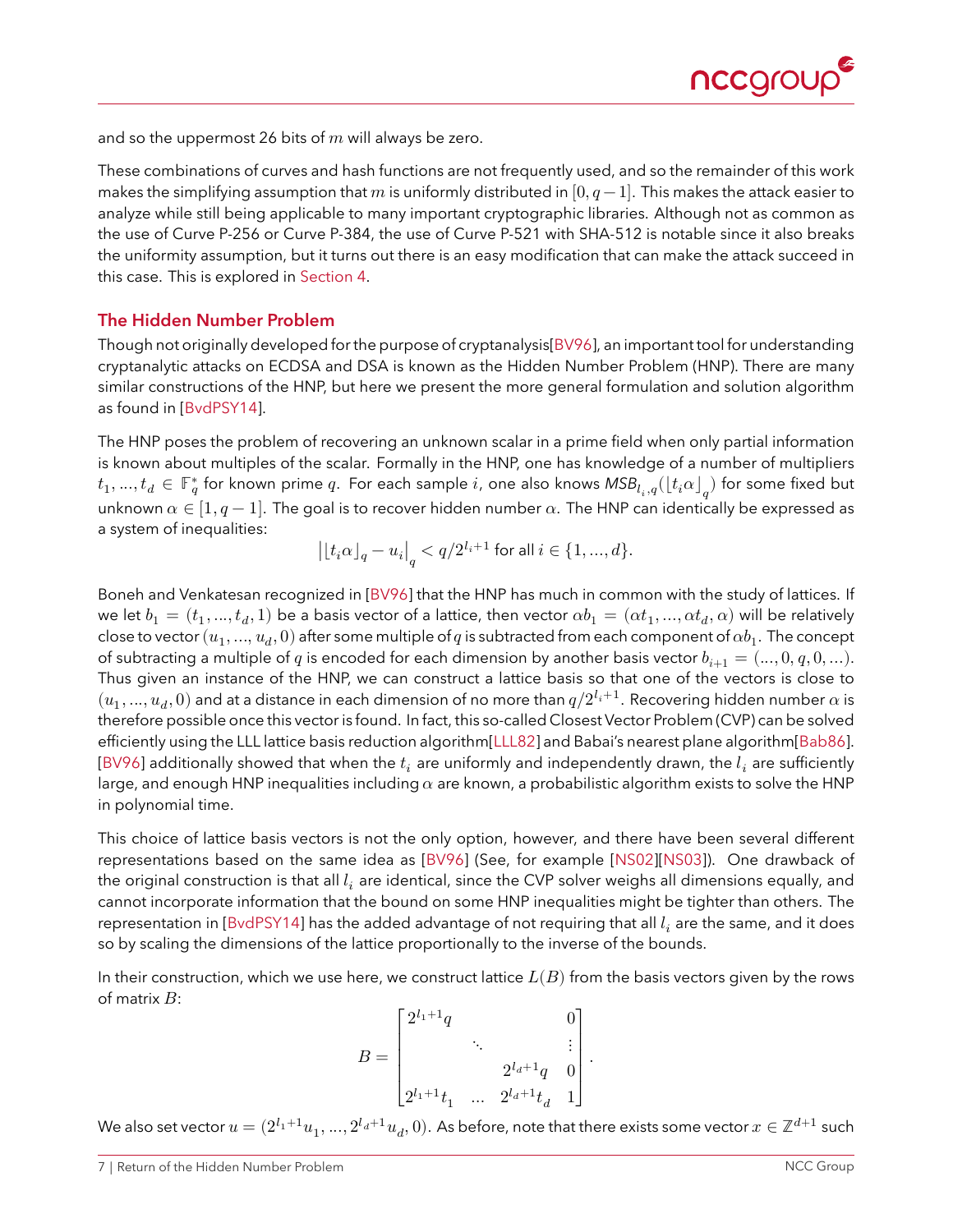

<span id="page-7-1"></span>that  $xB=(2^{l_1+1}\lfloor t_1\alpha\rfloor_q,...,2^{l_d+1}\lfloor t_d\alpha\rfloor_q,\alpha)$ , and this lattice vector is close to vector  $u$  as guaranteed by the HNP inequalities. We hope that solving the CVP with lattice  $L(B)$  and vector  $u$  will yield lattice vector  $xB$ , since the last coordinate is the hidden value  $\alpha$ .

Babai's nearest plane algorithm is not the only way to solve the CVP. In fact, it is possible to use what is called the embedding strategy[\[NS00\]](#page-27-10)[\[Won15\]](#page-28-4) to reduce an instance of the CVP to one of the Shortest Vector Problem (SVP). The general embedding strategy for lattice  $L(B)$  and vector u is to construct a new lattice  $L(B')$  from the rows of matrix

$$
B' = \begin{bmatrix} B & 0 \\ u & q \end{bmatrix}
$$

and running a lattice basis reduction algorithm on  $L(B^\prime).$  The second smallest vector in the reduced basis is often of the form  $(xB - u, -q)$ , and once again the last coordinate of  $xB - u$  is  $\alpha$ .

Other lattice basis reduction algorithms besides LLL may be used. Although it does not provide the same polynomial time guarantees as LLL, BKZ[\[SE91\]](#page-27-11) with a block size of 15 to 20 has performed well on instances of the HNP[\[BvdPSY14\]](#page-24-3). An improved version of BKZ, called BKZ 2.0[\[CN11\]](#page-24-11), implements even more features such as advanced pruning.

The lattice-based method to solving the HNP is practical, efficient, and easy to implement. It requires relatively few HNP inequalities to correctly recover the hidden number, runs in polynomial time under certain parameters, and is likely to give the correct answer. However, this method struggles when the number of bits  $l_i$  per inequality is not large enough[\[NS02\]](#page-27-8), and the method is not very resilient to errors. Fortunately, the use of lattices is not the only practical way to solve the HNP. Bleichenbacher's solution to the HNP, as documented in [\[DMHMP13\]](#page-25-8), uses exponential sums to detect the influence of small biases. Bleichenbacher's approach is more tolerant of collection errors and can recover the hidden number when only a small amount of information is leaked per inequality, but this comes at the cost of requiring many more samples than the lattice method. As long as it is possible to pose a cryptanalytic problem as an instance of the HNP, the tools exist to find the solution.

### <span id="page-7-0"></span>**Prior Attacks on ECDSA and DSA**

The use of the HNP as a tool in a cryptanalytic attack against ECDSA and DSA implementations dates back to the work of Howgrave-Graham and Smart[\[HGS01\]](#page-26-6). Their attack assumes that, in addition to knowing the signature values, an attacker knows a proportion of the bits in nonce  $k_i$  for each of several signatures. This knowledge is encoded into an instance of the HNP, and solving yields the secret private key  $x$ .

To see how this works, assume the attacker collects  $d$  signatures  $(r_i, s_i)$  and knows  $\mathsf{MSB}_{l_i, q}(k_i)$  for  $i \in \mathbb{N}$  $\{1, ..., d\}.$  There are many ways the attacker can gain this information about  $k_i.$  For example, the information may leak through a side channel[\[FWC16\]](#page-25-6)[\[vdPSY15\]](#page-28-2)[\[BvdPSY14\]](#page-24-3)[\[YB14\]](#page-28-3)[\[BT11\]](#page-24-4)[\[BH09\]](#page-24-5) or be induced via an injected fault[\[NNTW05\]](#page-26-7) that clears known bits. Using the equations for ECDSA and DSA signatures, the attacker's knowledge can be reformulated to the following (dropping index  $i$  for simplicity).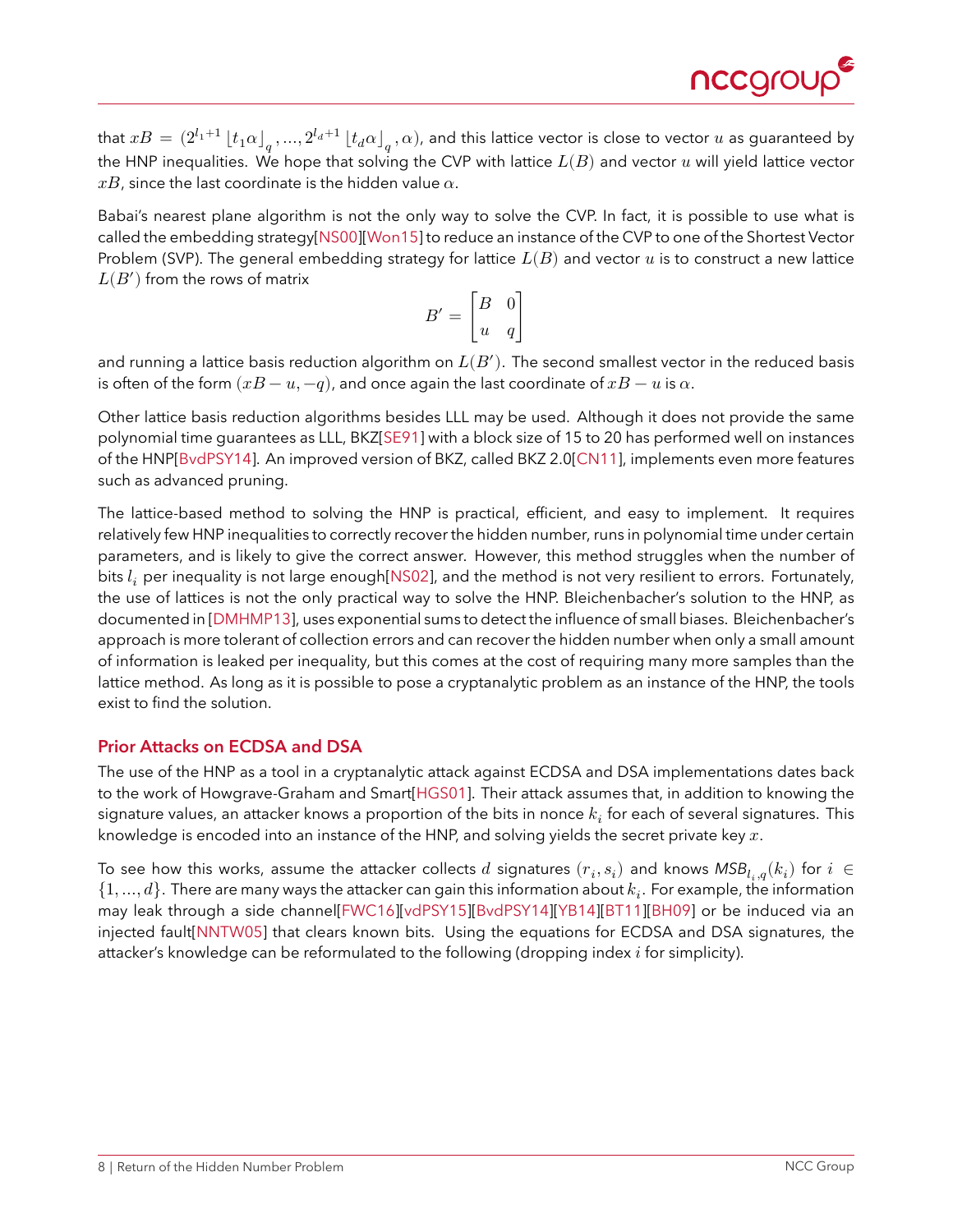

<span id="page-8-0"></span>
$$
\begin{aligned} u &= \text{MSB}_{l,q}(k) \\ q/2^{l+1} &> |k-u| \\ &= \left| \left\lfloor s^{-1} (m+rx) \right\rfloor_q - u \right|_q \\ &= \left| \left\lfloor \left\lfloor s^{-1} r \right\rfloor_q * x \right\rfloor_q - \left\lfloor u - s^{-1} m \right\rfloor_q \right|_q \end{aligned}
$$

This gives a single HNP inequality, and collection of many signature samples yields more inequalities, giving an instance of the HNP. Solving the HNP yields hidden number x, from which new signatures may be forged.

Other formulations exist where the attacker has knowledge of a block of contiguous bits in the middle of  $k$  or a combination of most significant and least significant bits[\[HGS01\]](#page-26-6). This method can even be applied when non-contiguous groups of bits are known[\[HR07\]](#page-26-8), but these require more HNP inequalities to be collected for the problem to be solved.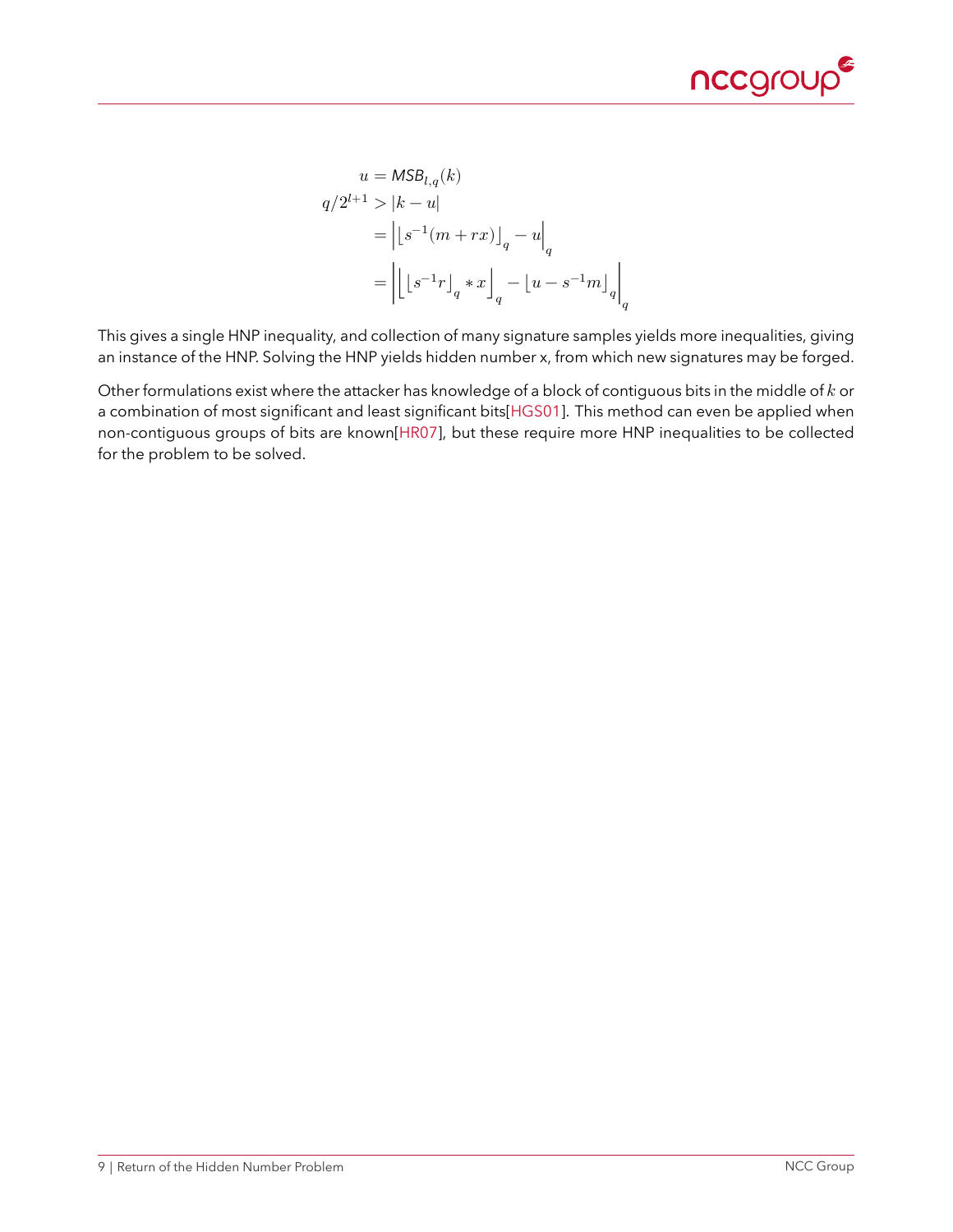### **Software Implementations**



<span id="page-9-0"></span>Though there are many ways to implement the algorithm in [Section 2.1](#page-5-1) and compute ECDSA and DSA signatures, a common one is presented in Algorithm [1.](#page-9-1) Many helper functions are needed to fully implement these operations, but for brevity, only the MOD and SIGN functions are shown here. This is sufficient to demonstrate the relevant parts of the implementation and to identify two implementation patterns that, if present, indicate the implementation is susceptible to the key extraction attack.

<span id="page-9-1"></span>

|                       | Algorithm 1 Create (EC)DSA Signature            |                                                                       |  |
|-----------------------|-------------------------------------------------|-----------------------------------------------------------------------|--|
| 1: function MoD(a, q) |                                                 | $\triangleright$ Return the value of a reduced modulo q               |  |
| 2:                    | if $a < q$ then                                 |                                                                       |  |
| 3:                    | return $a$                                      |                                                                       |  |
| 4:                    | else                                            |                                                                       |  |
| 5:                    | quotient, remainder $\leftarrow$ DIVREM $(a,q)$ | $\triangleright$ Get remainder after dividing by $q$                  |  |
| 6:                    | return remainder                                |                                                                       |  |
|                       | 7: function SIGN(msg, x, q)                     | $\triangleright$ Compute a signature over $msg$ using private key $x$ |  |
| 8:                    | $m \leftarrow$ Hash $(msg)$                     |                                                                       |  |
| 9:                    | $m \leftarrow \text{MOD}(m, q)$                 |                                                                       |  |
| 10:                   | $k \leftarrow$ Random Integer $(1, q - 1)$      |                                                                       |  |
| 11:                   | $ki \leftarrow \text{INV}(k, q)$                |                                                                       |  |
| 12:                   | $r \leftarrow F(k)$                             |                                                                       |  |
| 13:                   | if $r=0$ then                                   |                                                                       |  |
| 14:                   | return error                                    | $\triangleright$ Unlikely to ever be reached.                         |  |
| 15:                   | $rx \leftarrow \textsf{MUL}(r, x)$              |                                                                       |  |
| 16:                   | $rx \leftarrow \text{MOD}(rx, q)$               |                                                                       |  |
| 17:                   | $sum \leftarrow ADD(m, rx)$                     |                                                                       |  |
| 18:                   | $sum \leftarrow \text{MOD}(sum, q)$             |                                                                       |  |
| 19:                   | $s \leftarrow \textsf{MUL}(ki, sum)$            |                                                                       |  |
| 20:                   | $s \leftarrow \text{MOD}(s,q)$                  |                                                                       |  |
| 21:                   | if $s=0$ then                                   |                                                                       |  |
| 22:                   | return error                                    | $\triangleright$ Unlikely to ever be reached.                         |  |
| 23:                   | return $(r, s)$                                 |                                                                       |  |

Two things are important to note here. First, Mod does not run in constant time. If the argument being reduced is already in the range  $[0, q - 1]$ , this function returns early without calling DIVREM. If a side channel reveals whether DivRem was called by this function, then the attacker learns information about argument a. Even though many of the analyzed (EC)DSA implementations do not follow this pattern exactly, most include some logic so the Mob function returns early if the argument is already reduced. A minority of implementations are written so the MOD function executes in constant time, regardless of input.

Secondly, observe the modular reduction on line [16.](#page-9-1) This ensures that the product  $rx$  has been reduced into the range  $[0, q - 1]$  prior to addition with m. In some implementations, this reduction before addition, or less frequently the reduction following addition, is omitted.

Several common open source implementations of the ECDSA, DSA, and ElGamal signing algorithms were analyzed to observe which implementation pattern was followed. If the Mop function leaks range information about the argument and the product  $rx$  is reduced, the implementation is probably vulnerable to the attack. Due to the sheer number of potentially affected libraries, implementations were analyzed via static review of source code. However, to demonstrate that the attack is possible under such conditions, a full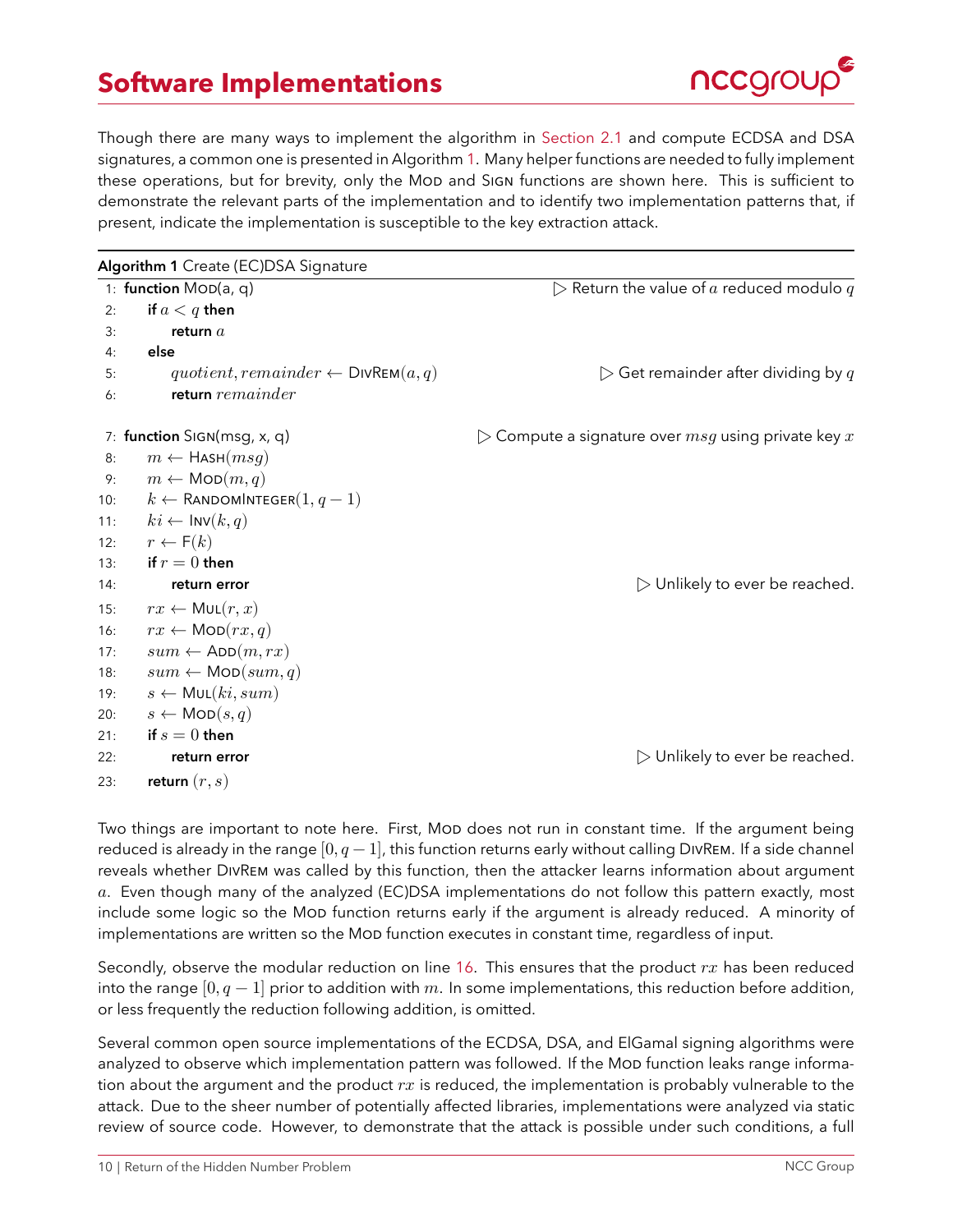

proof of concept was developed for one of the implementations, described in [Section 5.1.](#page-16-1) The results of the analysis are shown in Table [1.](#page-11-0)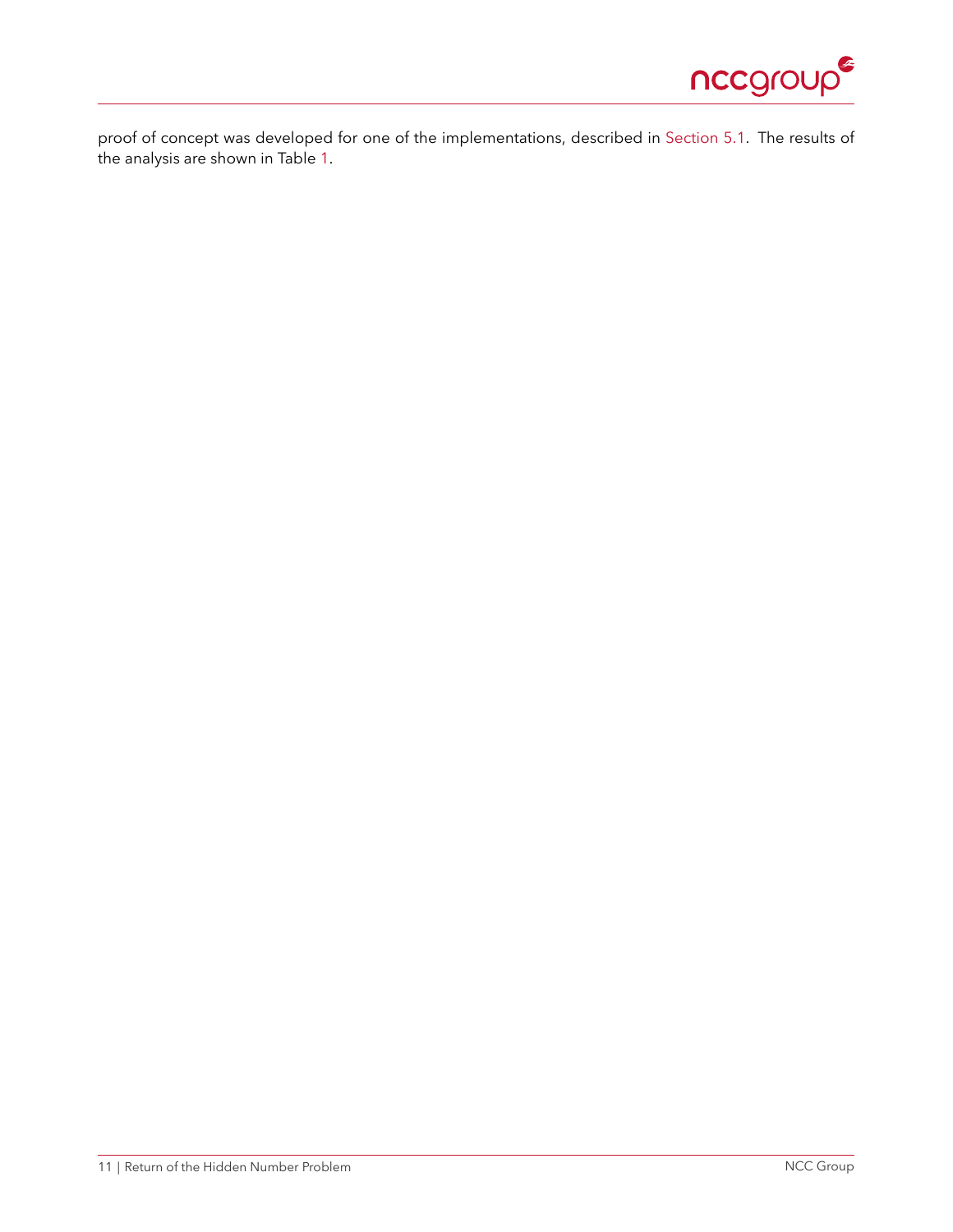

<span id="page-11-1"></span><span id="page-11-0"></span>

| Library                | <b>ECDSA</b> | <b>DSA</b> |
|------------------------|--------------|------------|
| CryptLib[Pet]          | Yes          | Yes        |
| LibreSSL[liba]         | Yes          | Yes        |
| Mozilla NSS[Moz]       | Yes          | Yes        |
| Botan[Llo]             | Yes          | <b>NR</b>  |
| OpenSSL[opea]          | Yes          | <b>NR</b>  |
| WolfCrypt[Wol]         | Yes          | <b>NR</b>  |
| Libgcrypt[Gnu]         | Yes          | <b>NR</b>  |
| LibTomCrypt[libc]      | Yes          | <b>NR</b>  |
| OpenJDK Libsunec[Opeb] | Yes          | N/A        |
| MatrixSSL[mat]         | Yes          | N/A        |
| BoringSSL[Goo]         | <b>No</b>    | Yes        |
| BouncyCastle[bou]      | <b>NR</b>    | <b>NR</b>  |
| Crypto++[cry]          | <b>NR</b>    | <b>NR</b>  |
| Golang crypto/tls[gol] | <b>NR</b>    | <b>NR</b>  |
| C#/Mono[csm]           | <b>NR</b>    | N/A        |
| mbed TLS[mbe]          | <b>NR</b>    | N/A        |
| Trezor Crypto[Tre]     | <b>NR</b>    | N/A        |
| Nettle[M]              | <b>No</b>    | <b>NR</b>  |
| BearSSL[Por]           | <b>No</b>    | N/A        |
| Libsecp256k1[libb]     | <b>No</b>    | N/A        |
| NaCl[BLS]              | N/A          | N/A        |

**Table 1:** Cryptographic implementations of (EC)DSA signatures. The table examines several popular cryptographic libraries to see if they follow the vulnerable pattern. If modular reduction both precedes and follows the addition of  $m$  and the modular reduction routine is not constant time, the entry is marked as a "Yes." If the product  $rx$  or the sum  $m + rx$  is not reduced, then the entry is marked as "NR" because it is not vulnerable to this attack, but information may still be leaking during arithmetic operations involving  $x$ . Finally, "No" means the arithmetic operations are constant time, and "N/A" means that algorithm is not implemented.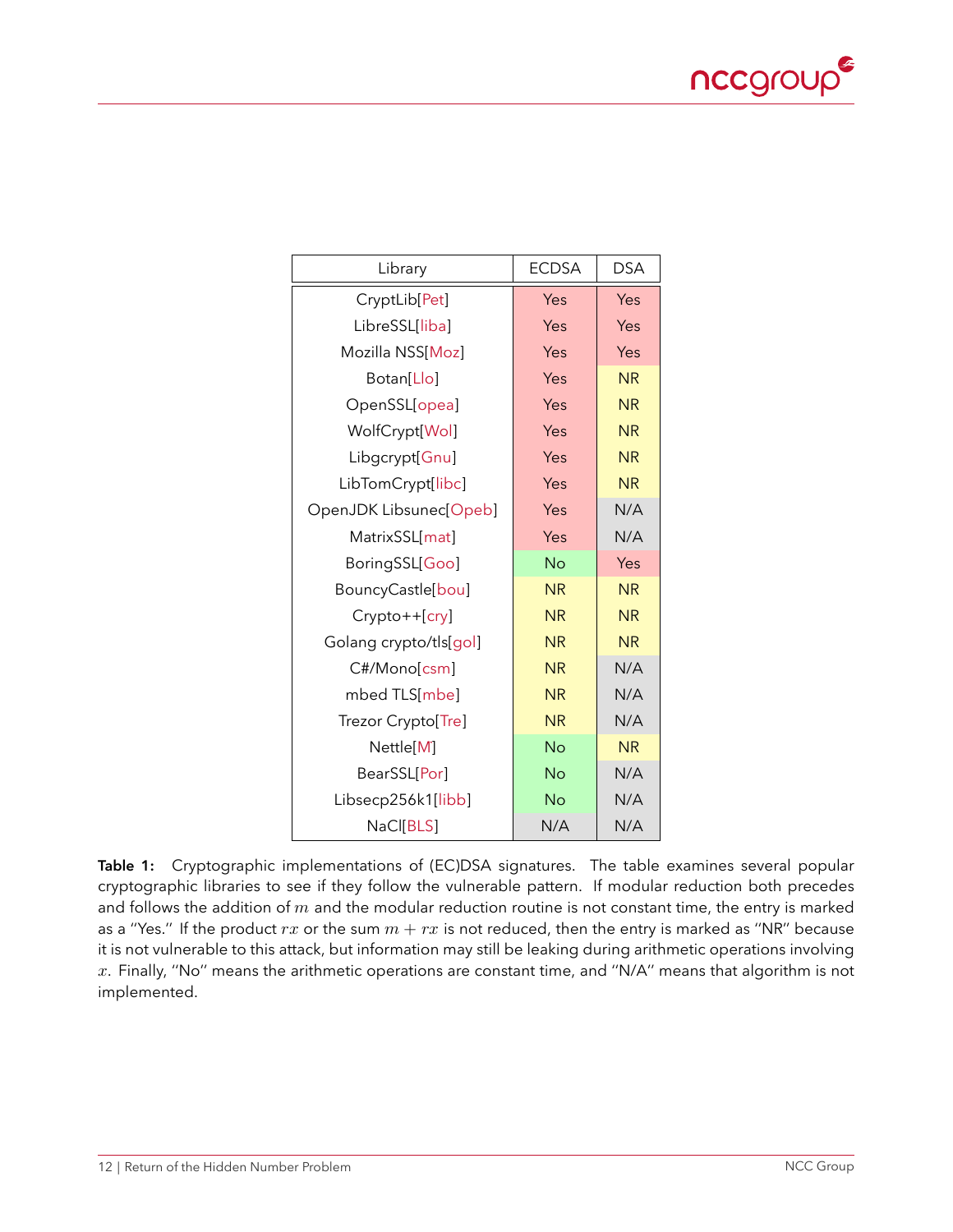# **Cryptanalysis**

<span id="page-12-0"></span>As is hinted at in the previous section, the new key extraction attack targets information leaked by nonconstant time modular reduction in the computation of signature component  $s$ . Specifically, the attack targets the modular reduction on line [18](#page-9-1) in Algorithm [1.](#page-9-1) This reduction follows the addition of  $m$  to  $\lfloor rx\rfloor_q$ . Of course, both terms of the sum are reduced into the range  $[0, q-1]$ , so therefore  $m+\lfloor rx\rfloor_q\in [0, 2(q-1)].$ Within this range, the side-channel leakage in Mop thus reveals if  $m + \lfloor rx\rfloor_q \in [0,q-1].$ 

The possible values can be constrained further, since SIGN does not return a signature unless  $r$  and  $s$  are nonzero. Since  $r\neq 0$ ,  $\lfloor rx\rfloor_q\in [1,q-1]$ , and since  $s\neq 0$ ,  $m+\lfloor rx\rfloor_q\notin\{0,q\}.$ 

Assume the side channel perfectly reveals the truth value of  $m+\lfloor rx\rfloor_q\in[0,q-1].$  If this is true, then the attacker concludes

$$
m + \lfloor rx \rfloor_q \in [0, q - 1]
$$
\n
$$
\Rightarrow \qquad \lfloor rx \rfloor_q \in [-m, q - m - 1] \cap [1, q - 1] = [1, q - m - 1]
$$
\n
$$
\Rightarrow \qquad \lfloor rx \rfloor_q - \frac{q - m}{2} \in [1 - \frac{q - m}{2}, \frac{q - m}{2} - 1]
$$
\n
$$
\Rightarrow \qquad \left| \lfloor rx \rfloor_q - \frac{q - m}{2} \right|_q < \frac{q - m}{2}
$$

and gains an HNP inequality for hidden number  $x.$  Similarly, if the side channel reveals that  $m+\lfloor rx\rfloor\frac{\epsilon}{q}$  $[0, q - 1]$ , then the attacker concludes

$$
m + [rx]_q \notin [0, q - 1]
$$
  
\n⇒ 
$$
m + [rx]_q \in [q + 1, 2(q - 1)]
$$
  
\n⇒ 
$$
[rx]_q \in [q - m + 1, 2q - 2 - m] \cap [0, q - 1] = [q - m + 1, q - 1]
$$
  
\n⇒ 
$$
[rx]_q \in [q - m + 1, q - 1]
$$
  
\n⇒ 
$$
[(q - r)x]_q \in [1, m - 1]
$$
  
\n⇒ 
$$
[(q - r)x]_q - \frac{m}{2} \in [1 - \frac{m}{2}, \frac{m}{2} - 1]
$$
  
\n⇒ 
$$
[(q - r)x]_q - \frac{m}{2} \Big|_q < \frac{m}{2}.
$$

Since  $m, r$ , and q are all known by the attacker, solving the HNP with these inequalities reveals  $x$ , the private key. The attacker can easily verify if this is the correct private key by comparing it to the known public key.

Intuitively, when  $m$  is large and  $m+\lfloor rx\rfloor_q\in[0,q-1]$ ,  $\lfloor rx\rfloor_q$  must be one of a relatively small number of values, so therefore  $x$  must be one of only a few possibilities. Information from additional signatures further constrains the possible values of  $x$  until only one possibility remains. We represent these constraints as an instance of the HNP in order to solve for x. Some of these constraints will have a loose bound and not provide much information about  $x$ , so some signatures will be discarded, and only the more informative constraints are kept.

The derived inequalities imply scale factors of  $2^{l+1} \,=\, 2q/(q-m)$  and  $2^{l+1} \,=\, 2q/m.$  Though prior approaches have used  $l$  to represent the number of leaked bits, our approach does not assume  $l$  to be integral. The motivation given in [Section 2.2](#page-6-0) does not require the scaling factors to be powers of two, so we do not constrain ourselves to these values. However, computation involving matrix  $B$  is more feasible when the entries are integer values, so the scale factor is rounded down to the closest integer, as are the entries of  $u$ .

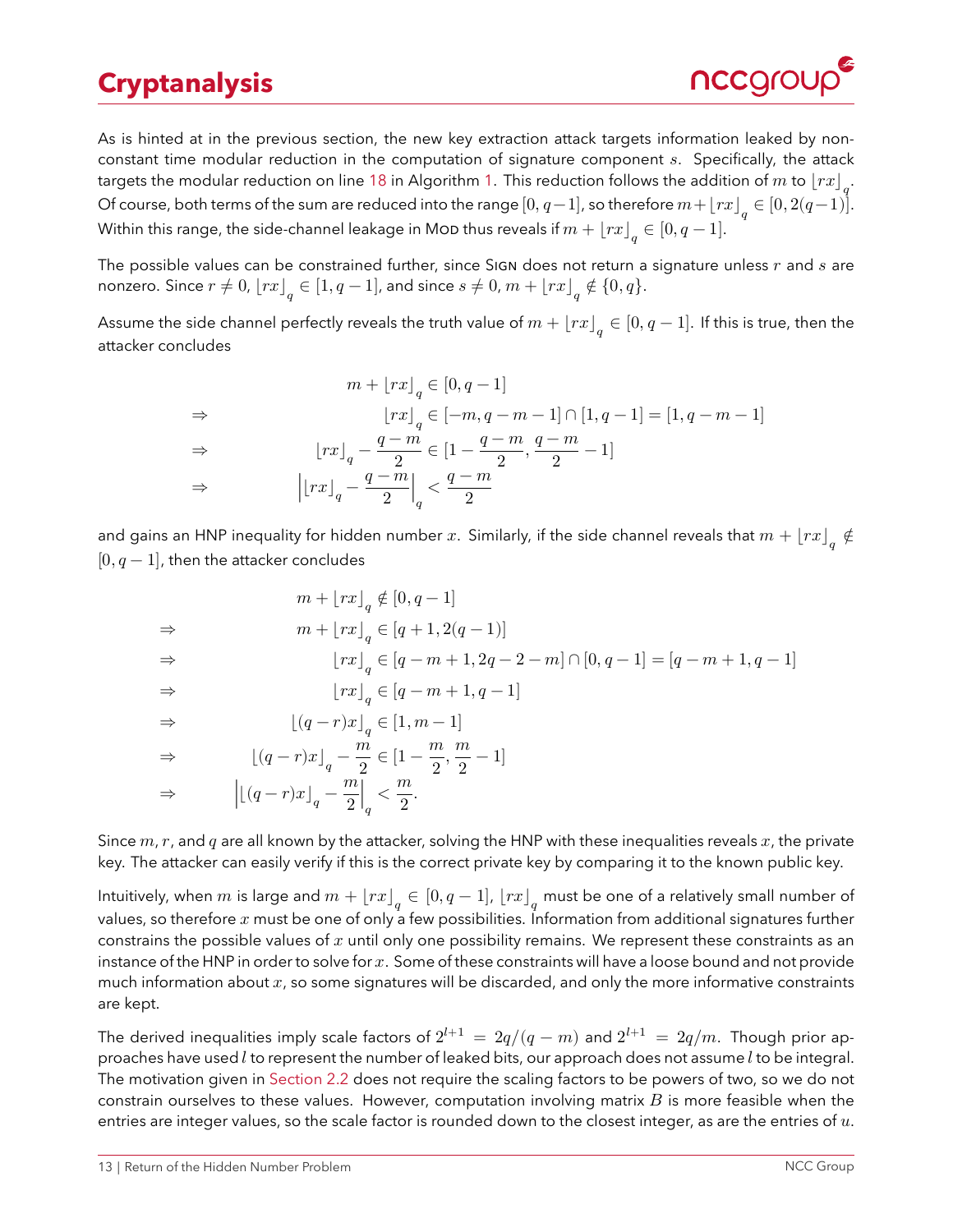

<span id="page-13-1"></span>In practice, the side channel may not be perfectly accurate. The attacker processes the side-channel data and guesses the truth value of  $m+\lfloor rx\rfloor_q\in[0,q-1]$ , but this processing may suffer from false positives or false negatives. The lattice approach used to solve the HNP is not resilient to errors, so an incorrect guess at this stage prevents the analysis from being successful.

To surmount this difficulty, the attacker must design the side-channel processing to have either a low false positive rate or a low false negative rate. Often the attacker can choose between one or the other but cannot have both. Thus if the false positive rate is low, then the attacker can confidently include the derived HNP inequality when the processing indicates  $m+\lfloor rx\rfloor_q\in[0,q-1]$  (and similarly for the false negative rate). If the false positive rate is low and the processing indicates  $m+\lfloor rx\rfloor_q\notin[0,q-1]$ , the attacker does not know for sure if the statement is true since the false negative rate may be high. When the processing indicates this, the attacker discards the sample.

The error rate only needs to be low enough that the set of derived inequalities is unlikely to contain any errors. More advanced error handling methods can be found in [\[BT11\]](#page-24-4), but this sort of analysis exceeds the scope of this work. We shall instead make the simplifying assumption that either the false positive or false negative rate is zero.

For the remainder of this section, we shall assume the false negative rate is zero; that is, all inequalities are of the form  $\left\lfloor \left( q-r\right) x\right\rfloor_q-\frac{m}{2}$  $\frac{m}{2}$ |  $\overline{q}$  $\langle \frac{m}{2}$  $\frac{m}{2}.$  We also let  $\mu$  represent the probability that  $m+\left\lfloor rx\right\rfloor_q\notin\left[0,q-1\right]$  is correctly detected as such. This makes it slightly easier to describe the chosen-plaintext and known-plaintext attacks, and the derivation is not substantially different when the false positive rate is zero.

#### <span id="page-13-0"></span>**Chosen-Plaintext Attack**

In the chosen-plaintext variation, the attacker is able to choose the most significant bits of  $m$ . There is a tradeoff present for choosing a large or small  $m.$  The larger  $m$  is, the more likely it is that  $m+\lfloor rx\rfloor_q\notin [0,q-1]$ and the more likely it is that the attacker can construct an inequality based on a given collected signature. However, a smaller  $m$  is a tighter bound on the inequality, and so each inequality reveals more information about  $x$ . Additionally, the lattice-based method to solving the HNP is less effective on looser bounds. The attacker must take all of these into consideration when selecting the desired  $m$ .

We may thus provide an estimate of how the number of signatures that need to be observed scales with the attacker's choice of  $m$ . We make several simplifying assumptions and approximations, including the assumption that the information from one HNP inequality is independent from that of the others. With this in mind, each constraint for the attacker's  $m$  provides about log  $\frac{q}{m}$  bits of information about  $x.$  Since  $x$  has about log  $q$  bits in total, roughly  $\frac{\log q}{\log q-\log m}$  successfully collected samples are needed. The odds of a given signature yielding a usable constraint is  $\frac{\mu m}{q}$ , giving the expected number of signatures to collect as about

$$
\frac{q\log q}{\mu m(\log q - \log m)}.
$$

This simple analysis suggests that the fewest signatures are needed when  $m = q/e$ . However, note that the lattice-based HNP solver may have trouble since each sample contains less than 1.5 bits of information about  $x$ , so it is likely that a better value will be slightly higher and can be found through experimentation.

The chosen-plaintext attack also has an interesting application in the case of Curve P-521 used with the SHA-512 hash function. Here, q is 521 bits, but  $m$  is at most 512 bits. Thus if the side channel reveals  $m + \lfloor rx\rfloor_q \, \in \, [0,q-1]$  with no false negatives, then the chosen-plaintext attack can be used with  $m = 1$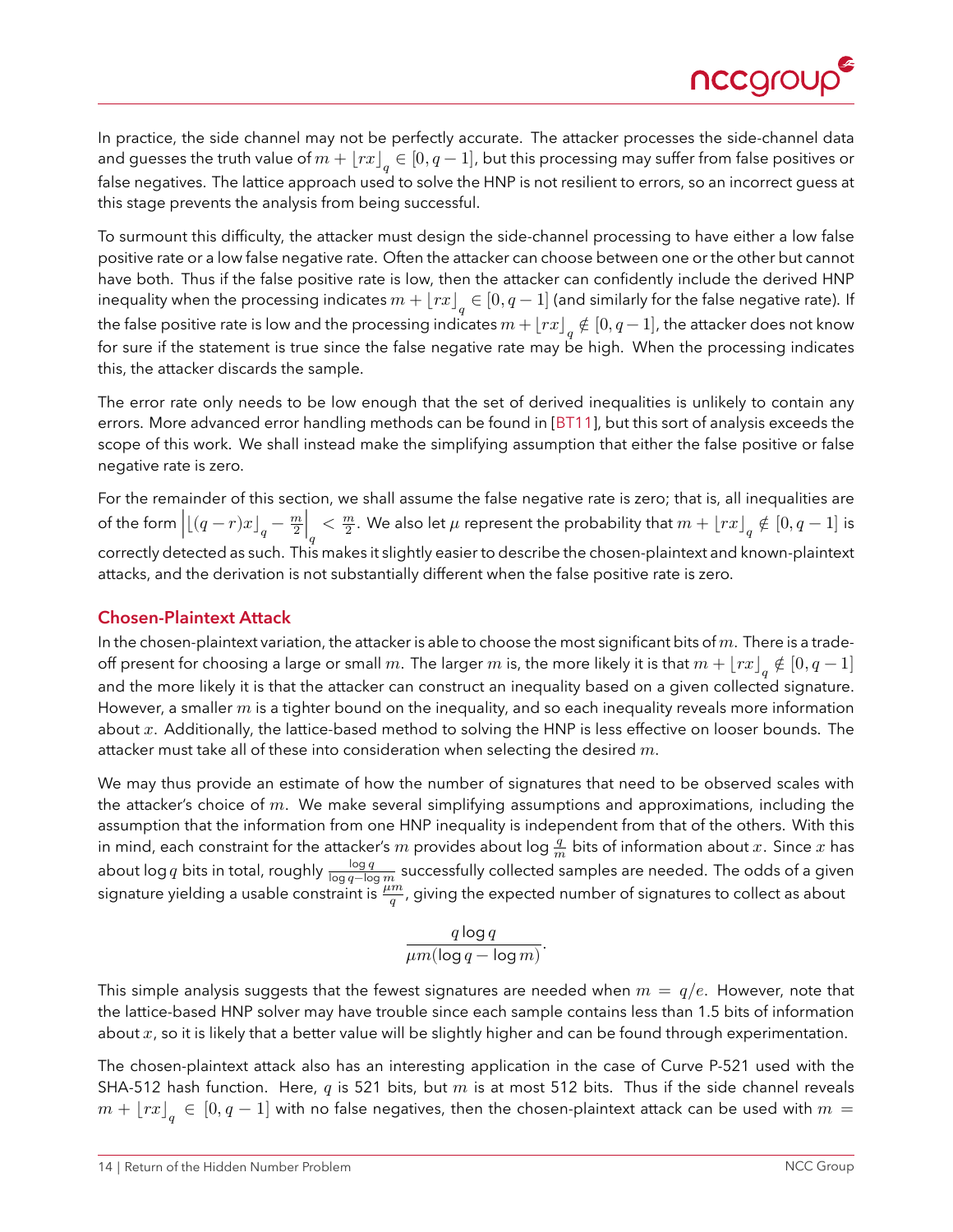

<span id="page-14-1"></span> $2^{512} \approx q/2^9.$  This gives an expected number of required signatures of

$$
\frac{q\log q}{\mu m (\log q - \log m)} \approx \frac{2^9 * 521}{\mu (521 - 512)} \approx 30000/\mu.
$$

This is still on the order of tens of thousands of signatures, so in many cases this attack on P-521 is practical.

#### <span id="page-14-0"></span>**Known-Plaintext Attack**

In the known-plaintext variation, the attacker is only able to observe  $m$ , not influence it. The attack proceeds is much the same way as the chosen-plaintext attack, but the attacker must decide which values of  $m$  to collect samples for and which to ignore. Similar to [\[BT11\]](#page-24-4) and [\[BvdPSY14\]](#page-24-3), the attacker selects a threshold value  $m_t.$  The attacker then collects signatures until the attacker collects a sample where  $m\,<\,m_t$  and  $m+\lfloor rx\rfloor_q\notin[0,q-1].$  The attacker adds the derived inequality and repeats the process until  $d$  inequalities have been recovered. Finally, the attacker uses the lattice-based method to solve the HNP and recover private key  $x$ .

There is once again a trade-off at play, since a smaller value of  $m_t$  yields more information about  $x$  in each sample, but a larger value of  $m_t$  increases the odds that a sample is collected.

We can once again estimate how many samples need to be collected as a function of  $m_t.$  The probability that  $m < m_t$ ,  $m + \lfloor rx\rfloor_q \notin [0,q-1]$ , and the side channel reveals this information is approximately

$$
P(m < m_t \text{ and } m + \lfloor rx \rfloor_q \notin [0, q-1] \text{ and detected})
$$
\n
$$
= \mu P(m < m_t \text{ and } m + \lfloor rx \rfloor_q \notin [0, q-1])
$$
\n
$$
= \mu \sum_{m'=0}^{m_t-1} \frac{1}{q} P(m + \lfloor rx \rfloor_q \notin [0, q-1] | m = m')
$$
\n
$$
= \mu \sum_{m'=0}^{m_t-1} \frac{m'}{q^2}
$$
\n
$$
\approx \frac{\mu m_t^2}{2q^2}.
$$

Since the conditional distribution of m is uniform in  $[0, m_t - 1]$ , the expected number of bits of information about  $x$  per sample is about

$$
E_m[-\log\frac{m+1}{q}] = \sum_{m=0}^{m_t-1} \frac{-1}{m_t} \log\frac{m+1}{q}
$$
  

$$
= -\frac{q}{m_t} \sum_{m=1}^{m_t} \frac{1}{q} \log\frac{m}{q}
$$
  

$$
\approx -\frac{q}{m_t} \int_0^{m_t/q} \log x dx
$$
  

$$
= -\frac{q}{m_t} \frac{m_t}{q} (\log\frac{m_t}{q} - \log e)
$$
  

$$
= \log\frac{eq}{m_t}.
$$

Combining this with the odds of collecting a usable sample and the fact that about log q bits of x must be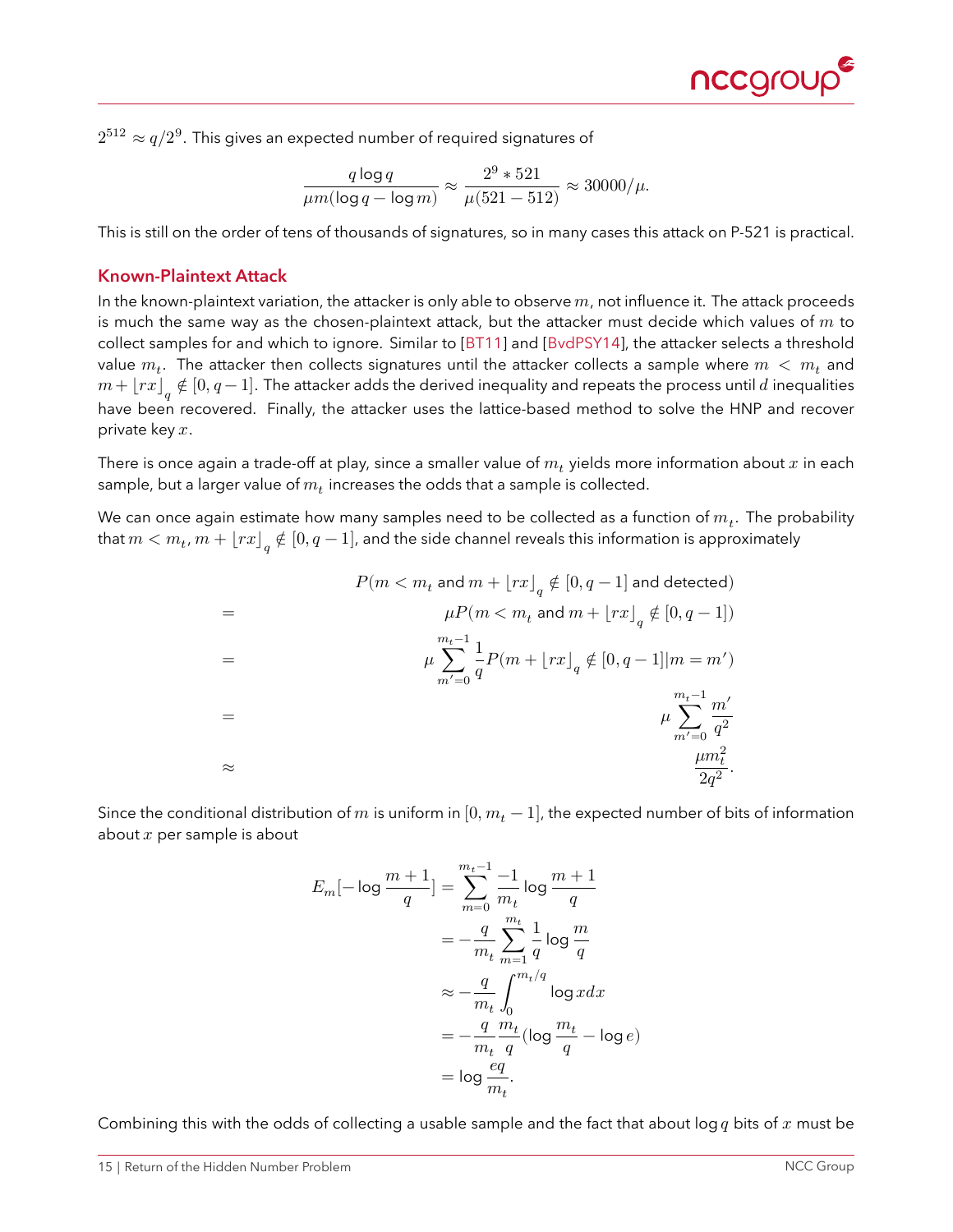

recovered, the expected number of signatures to collect is approximately

$$
\frac{2q^2\log q}{\mu m_t^2\log (eq/m_t)}.
$$

This is minimized when  $m_t = q/\sqrt{e}$ , or when about 0.7 bits are leaked by each HNP inequality. Once again, the lattice-based HNP solver may have issues with such values, so the actual optimal value of  $m^{\phantom{\dagger}}_t$  is likely determined by what the solver is able to solve.

We may also perform the known-plaintext attack in the case of Curve P-521 and SHA-512. Similar to the chosen-plaintext attack, we can set  $m_t = 2^{512} \approx q/2^9.$  Since  $m < m_t$  for all  $m$ , the expected number of samples does not quite follow the above derivation, and is given by

$$
\frac{2q\log q}{\mu m_t\log (eq/m_t)}\approx \frac{2^{10}*521}{\mu(\log e+9)}\approx 50000/\mu.
$$

Once again, the attack is still practical for Curve P-521, despite the mismatch between the hash size and curve order.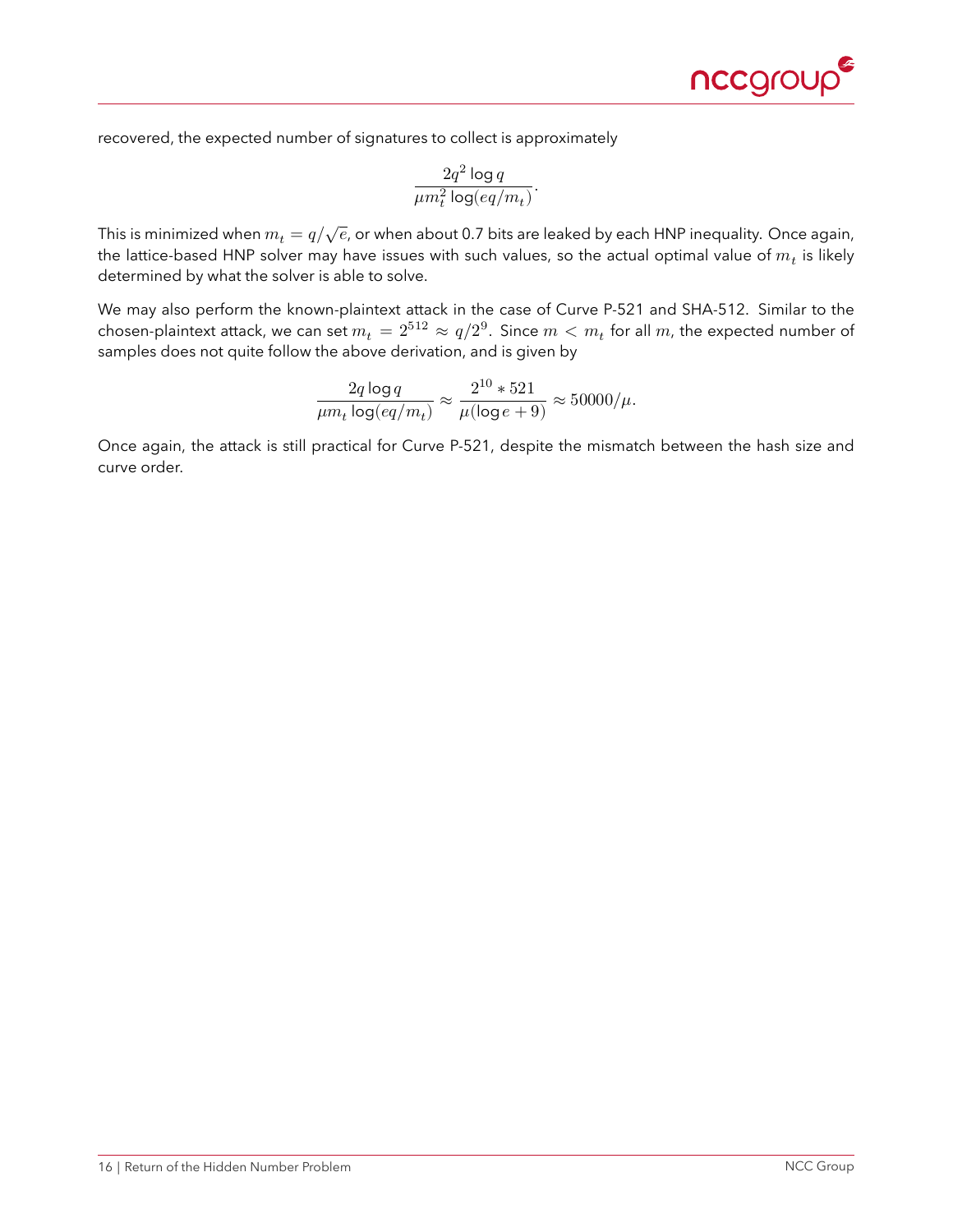### <span id="page-16-3"></span>**Experimental Results**



<span id="page-16-0"></span>The attack consists of both a collection phase and an analysis phase, so two experiments were performed to demonstrate the feasibility of the full attack. In the first experiment, the collection phase was studied by examining OpenSSL 1.1.0g[\[opea\]](#page-27-13) and using a Flush+Reload attack[\[YF14\]](#page-28-7) to determine the outcome of the modular reduction. This is used to give probabilities describing the oracle behavior of an example implementation and to show that a co-resident attacker can reliably use this side channel to perform an attack.

The second experiment explored the analysis phase by determining how the analysis performs under different parameters. Rough estimates are given for the minimum number of signatures needed for multiple common key sizes.

### <span id="page-16-1"></span>**Attacking OpenSSL**

In order to demonstrate the feasibility of the attack, a Flush+Reload attack was performed on the most recent version of OpenSSL. The attack targets version 1.1.0g, which is shipped with Ubuntu 18.04, and the attack was performed on an Intel i7-6600u CPU.

Flush+Reload is a side-channel attack where the attacker and the victim share the same memory. The attacker repeatedly flushes particular addresses from the cache and monitors the time to reload the address. If the memory at the address remains evicted, the access time is high, but if the victim accesses the memory between the flush and the reload, the memory access time is low. Due to the copy-on-write behavior of the Linux kernel, an unprivileged attacker process maps the same shared library as a privileged victim process, so the attacker is capable of detecting when the victim loads particular code at the 64 byte L1 instruction cache line granularity. The Flush+Reload attack is implemented by the Mastik library[\[Yar16\]](#page-28-8), which was used for this attack.

The experiment targeted the [1](#page-16-2) i bcrypto.so.1.1<sup>1</sup> shared library, which contains the ECDSA signing code of the OpenSSL library. Five offsets within the library were monitored:

- 1. 0x0f4e70 Entry point of ECDSA\_do\_sign\_ex
- 2. 0x0f4582 Call to BN\_mod\_add\_quick when computing  $m + \lfloor rx\rfloor \frac{1}{q}$
- 3. 0x0a4b9f End of BN\_usub, called from BN\_mod\_add\_quick when the sum of arguments exceed the modulus.
- 4. 0x0a4b42 Middle of BN\_usub
- 5. 0x0ed180 End of ECDSA\_SIG\_free.

The first offset was monitored in order to detect when the signature process began so the attacker could collect Flush+Reload samples until the last offset was reached. The second offset was used to detect when BN\_mod\_add\_quick was called, which happened close to the end of the trace, and to observe if the third or fourth offsets were triggered at that point as well. Two offsets within BN\_usub were monitored because this had the effect of reducing noise and giving the cleanest signal. By running this collection process many times, it was possible to analyze how the side channel behaves when  $m+\lfloor rx\rfloor_q\in[0,q-1].$  The collection was run for 100000 samples using a known private key and randomly generated  $m$ , and the following results were observed:

<span id="page-16-2"></span><sup>1</sup>SHA-256 a13c42ae2e12dc0cb9aba3133fff0db2e8dfa69d2ca5f4e399d4be00c1e14677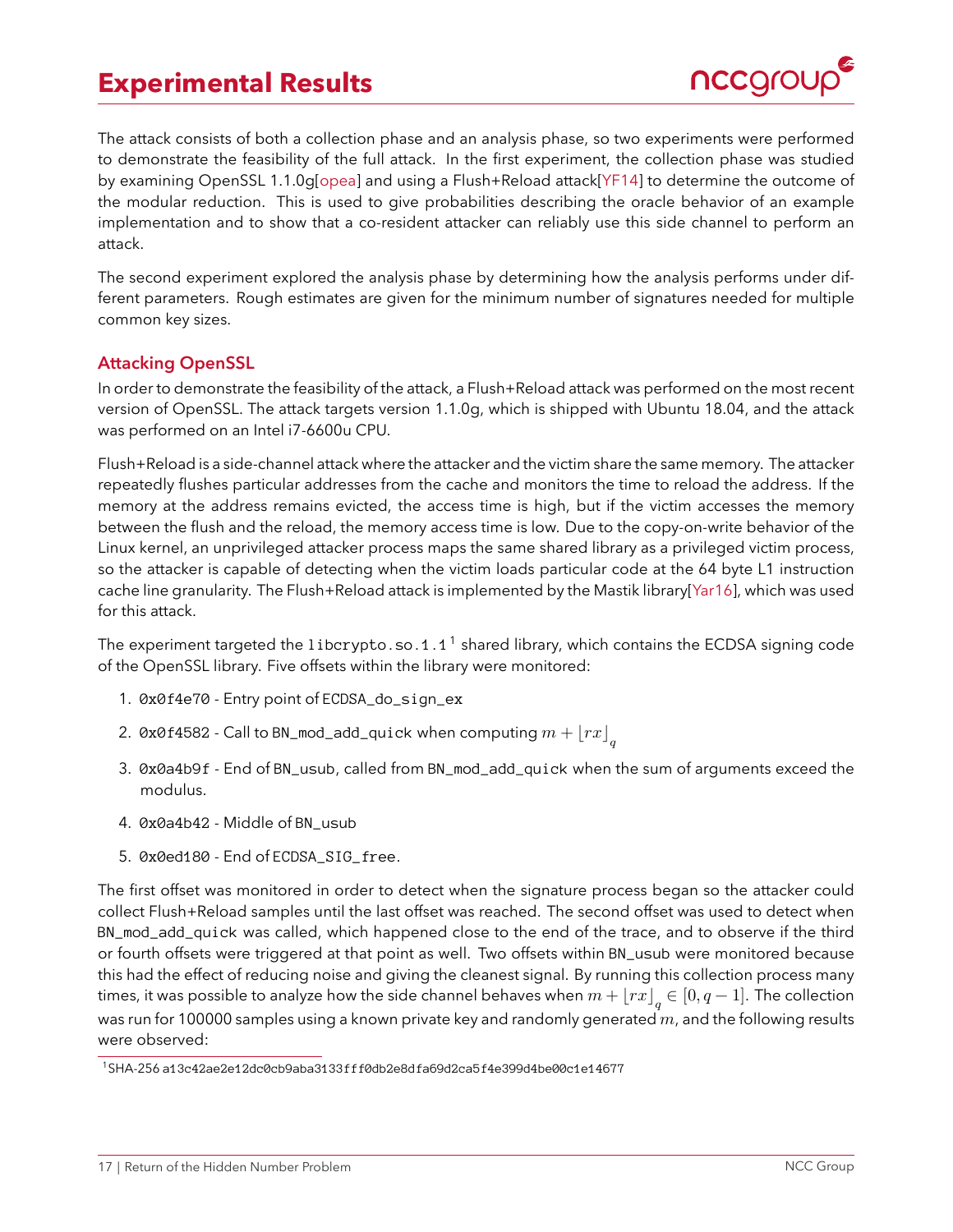

<span id="page-17-2"></span>

| 3 <sup>rd</sup> offset hit? | 4 <sup>th</sup> offset hit? | Sum in $[0, q - 1]$ | Sum not in $[0, q-1]$ |
|-----------------------------|-----------------------------|---------------------|-----------------------|
|                             |                             | 243                 | 46861                 |
|                             |                             | 1261                | 16                    |
| n                           |                             | 11811               | 428                   |
|                             |                             | 33927               |                       |

The remaining 5449 samples did not follow the expected pattern of the first, second, or fifth offset, and are excluded from the table. From these results it is clear that this side channel may be used as an low false positive oracle: when neither the third nor fourth offsets were hit,  $m + \lfloor rx\rfloor_q \in [0,q-1]$  with observed frequency  $1-4/33927\approx 99.99\%$ . We can also estimate  $\mu=Prob($  3<sup>rd</sup> and 4<sup>th</sup> offsets not hit  $\left|m+\lfloor rx\rfloor\right|_q\in$  $[0, q - 1] \approx 0.68$ .

Using this side channel, the full attack can be tested. A privileged process was set up that listened to a localhost port, signed incoming messages using libcrypto.so and a 256-bit ECDSA private key, and returned the signatures. The attacker was implemented in an unprivileged process and was set up to perform the chosen-plaintext attack with  $m\,=\,q/2^5.$  The attacker triggered signatures while performing the Flush+Reload attack and repeated until 100 usable samples were collected. Then FPLLL[\[dt16\]](#page-25-14), a library which implements lattice operations, was used to perform the BKZ reduction with a block size of 20. Based on  $\mu$ , it should take 4706 signatures to collect enough samples for the HNP. In fact, over a sample size of 30 runs, it took on average 4465 signatures. For this test, the parameters were chosen arbitrarily so that the lattice reduction succeeds. The attack generalizes to other parameters as well, including larger key sizes or different values of  $l$ . The next section explores which parameters to choose for best performance.

### <span id="page-17-0"></span>**Solving the Hidden Number Problem**

In addition to demonstrating the practicality of the side channel, it is important to give parameters for which the attack performs well. While it is easy to determine the expected number of signatures one needs to gather before having enough HNP inequalities, it is less easy to determine how many inequalities are needed. Estimates for this number are derived in [Section 4,](#page-12-0) but this is done after making several simplifying assumptions and does not capture the actual process of solving the HNP. This data is collected by simulating the side-channel attack and running the lattice-based HNP solver several times.

Both the chosen-plaintext and known-plaintext attacks were tested for orders of size 256 and 384, the sizes recommended by NSA Suite B Cryptography. 160 bit and 521 bit orders were also considered in order to capture the behavior at both allowed extremes. For each test case, a random prime order of the selected size was generated, and a parameter  $l$  was chosen, roughly corresponding to the number of bits leaked per signature. In the chosen-plaintext attack *l* was used to set  $m = q/2^l$  and in the known-plaintext attack it set  $m_t = q/2^l$ . To determine how many HNP inequalities to include, which sets the dimension of the lattice, an overhead factor f was used. Thus for the chosen-plaintext attack,  $\int \frac{f \log q}{l}$  $\frac{\log q}{l}$  | HNP inequalities are generated, and for the known-plaintext attack, this value is  $\int \frac{f \log q}{1 + \log q}$  $\frac{J\log q}{l+\log e}\big\vert$ . Based on the estimate, the attack is expected to fail for  $f < 1$  and expected to succeed for  $f > 1$ . This formed the instance of the HNP.

A reduction method was chosen at random to attempt to solve the instance of the HNP. Specifically, after using the embedding strategy to encode the HNP as a basis for a lattice, the FPLLL library used its implementation of either LLL or BKZ to reduce the lattice. Block sizes of 10, 15, 20, and 25 were used for BKZ.<sup>[2](#page-17-1)</sup> After reduction completed or a timeout of five minutes was reached, the best guess was retrieved and

<span id="page-17-1"></span><sup>&</sup>lt;sup>2</sup>In the case of the 521 bit modulus, FPLLL failed to ever terminate when using BKZ. This could be due to a bug in the reduction library, so the BKZ results for that modulus size are omitted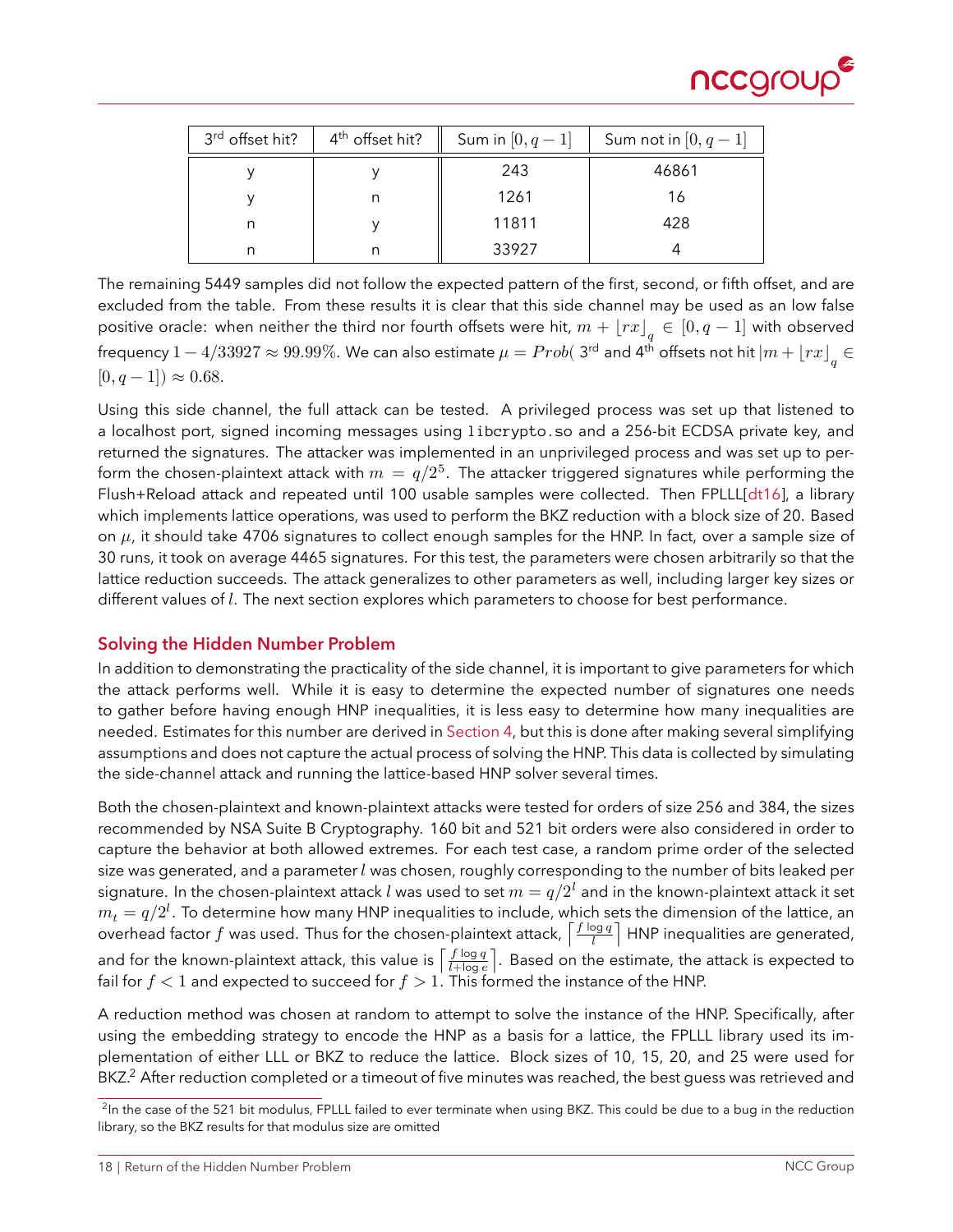

<span id="page-18-1"></span><span id="page-18-0"></span>



**Figure 1:** Performance of LLL reduction algorithm when solving the HNP for a 521 bit modulus. Reduction fails for  $f < 1$  and succeeds for  $f > 1.3$ , which aligns with our expectations of the estimate of the number of inequalities needed.

compared to the actual  $x$  used to generate the data. The time taken and outcome were also both recorded. Experiments were performed on an Amazon EC2 C5.18xlarge instance.

In [\[BvdPSY14\]](#page-24-3), time is used when considering the performance of a set of parameters, but in this work, minimizing the number of signatures is prioritized. In real life systems, the attacker may be limited by the number of times they can observe the signature method but have substantial time to perform the actual reduction. Since this experiment limited reduction time to five minutes, unless the attacker needs to solve the HNP faster than this, the results will still apply.

The experiments reveal that the estimates derived in [Section 4](#page-12-0) are accurate in most cases. [Figure 1](#page-18-0) demonstrates this, as it is clear reduction fails for  $f < 1$  and succeeds for  $f > 1.3$ . There is a transition region between 1 and 1.3 where the probability of success is in between 0 and 1. Assuming the understanding of the information leaked per sample is correct, an ideal reduction algorithm would quickly transition between low probability of success and high, since as soon as there is enough information, the ideal algorithm would be able to solve the problem. However, LLL and BKZ are not ideal algorithms, and the observed transition is more gradual.

This slope between success and failure becomes more flattened as  $l$  decreases, as can be seen in [Figure 2.](#page-19-0) For  $l = 3$ , the curve appears completely flat, indicating that there is a minimum number of bits that must leak for reduction to be successful. Since the expected number of signatures is exponential in  $l$ , the optimal value will be when *l* is as low as possible, but not so low that reduction is unlikely for reasonable values of  $f$ .

Next, consider how the attack performs for different reduction algorithms. In [Figure 3](#page-19-1) it can be seen that as the BKZ block size increases, so does the success ratio. These results indicate that increasing block size improves the reduction algorithm's ability to recover the hidden number from a limited number of samples; however, increasing block size comes at the cost of time. This was especially the case for tests of the 384 bit modulus, since the larger matrices timed out past the five minute cutoff when using a block size of 25.

Putting all this together provides the following approximate minimum bounds for a 90% success rate, given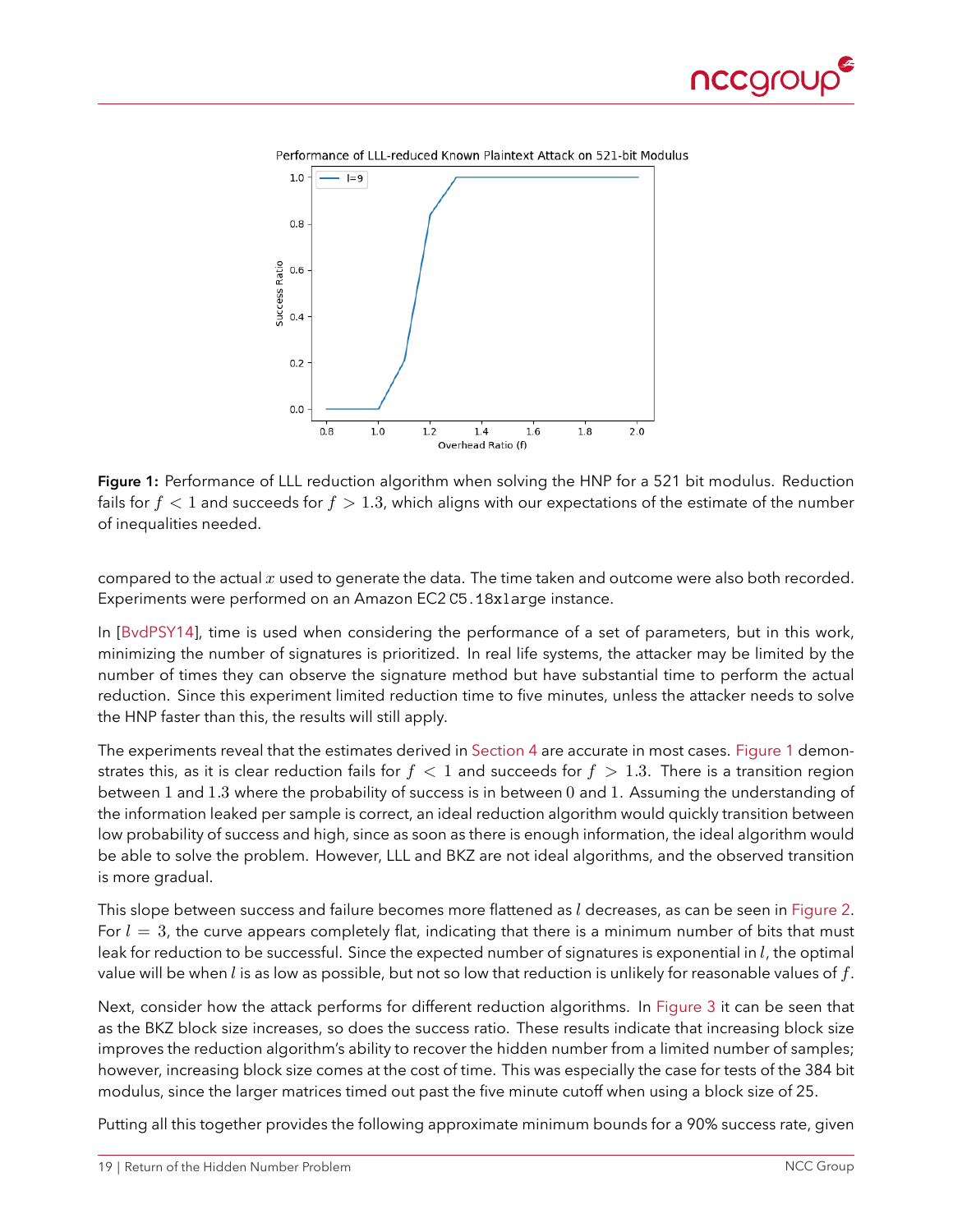

<span id="page-19-0"></span>

<span id="page-19-1"></span>**Figure 2:** Performance of BKZ reduction algorithm when solving the HNP for a 256 bit modulus. This data is for the chosen-plaintext attack, and the BKZ block size is 15. For each value of *l*, the reduction fails for  $f < 1$ . However, for  $f > 1$ , the odds of success rise at different rates.



**Figure 3:** Performance of various reduction algorithm when solving the HNP for a 256 bit modulus. This data is for the chosen-plaintext attack with  $l = 4$ . As the block size increases, the minimum overhead ratio needed for good performance decreases.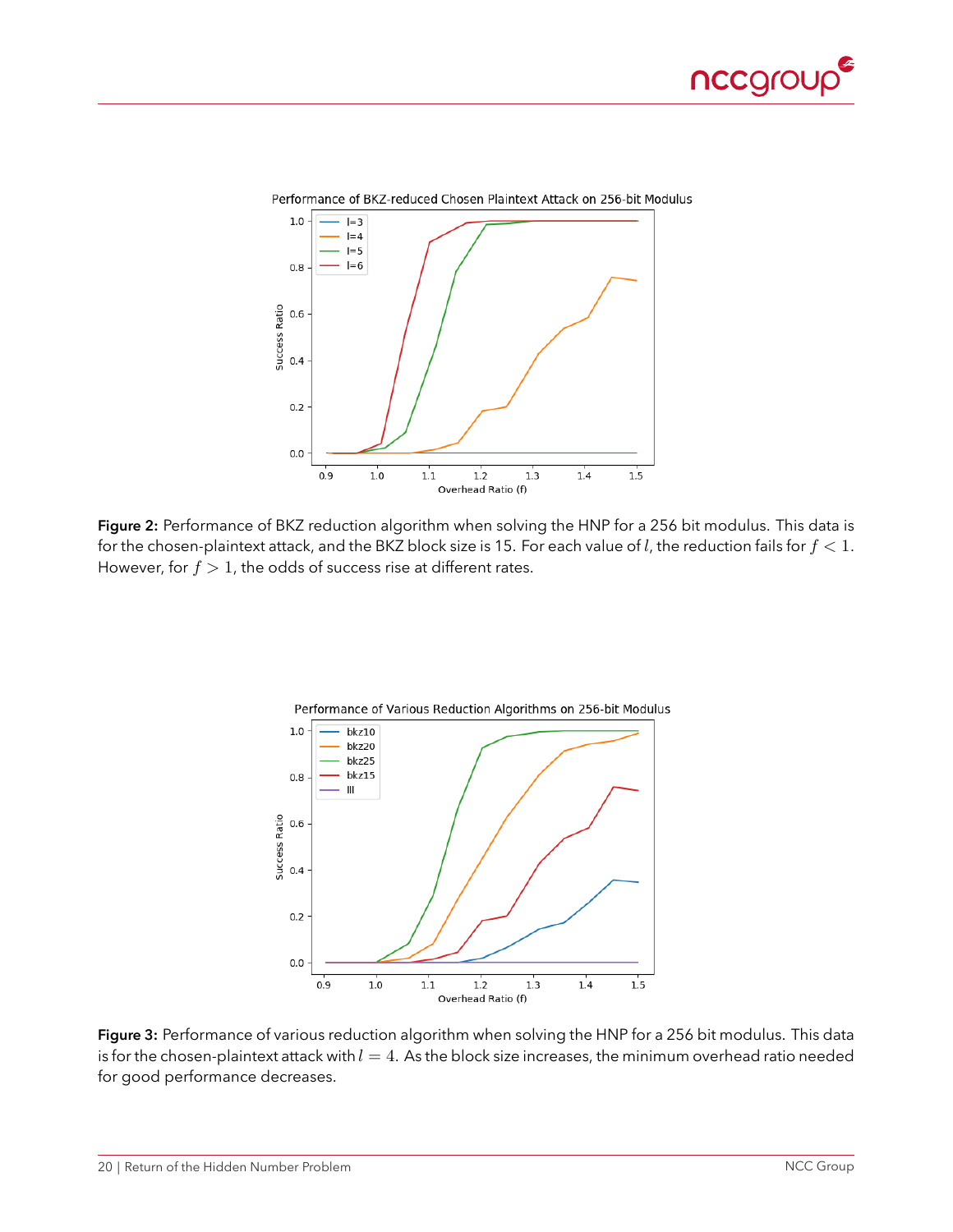

<span id="page-20-0"></span>

| Key size (bits) | Chosen-Plaintext Attack |       | Known-Plaintext Attack |       |
|-----------------|-------------------------|-------|------------------------|-------|
| 160             | $l = 3$ , BKZ-25        | 530   | $l = 2$ , BKZ-25       | 1800  |
| 256             | $l = 4$ , BKZ-25        | 1300  | $l = 2$ , BKZ-25       | 3600  |
| 384             | $l = 5$ , BKZ-25        | 3000  | $l = 3$ , BKZ-20       | 21000 |
| 521             | $l=9$ , LLL             | 40000 | $l=9$ , LLL            | 64000 |

**Table 2:** Approximate parameters for the minimum signatures required. These values performed the best of the combinations that were tested, and they gave above a 90% success rate. Under these parameters, the reduction step reliably finished in under five minutes. Here, BKZ-25 is shorthand for BKZ reduction algorithm with a block size of 25.

in Table [2.](#page-20-0) In general, the chosen-plaintext attack requires fewer signatures total, but the known-plaintext attack can use a smaller value of  $l$ . Overall, the number of signatures needed is fairly low, making this both a practical and a powerful attack.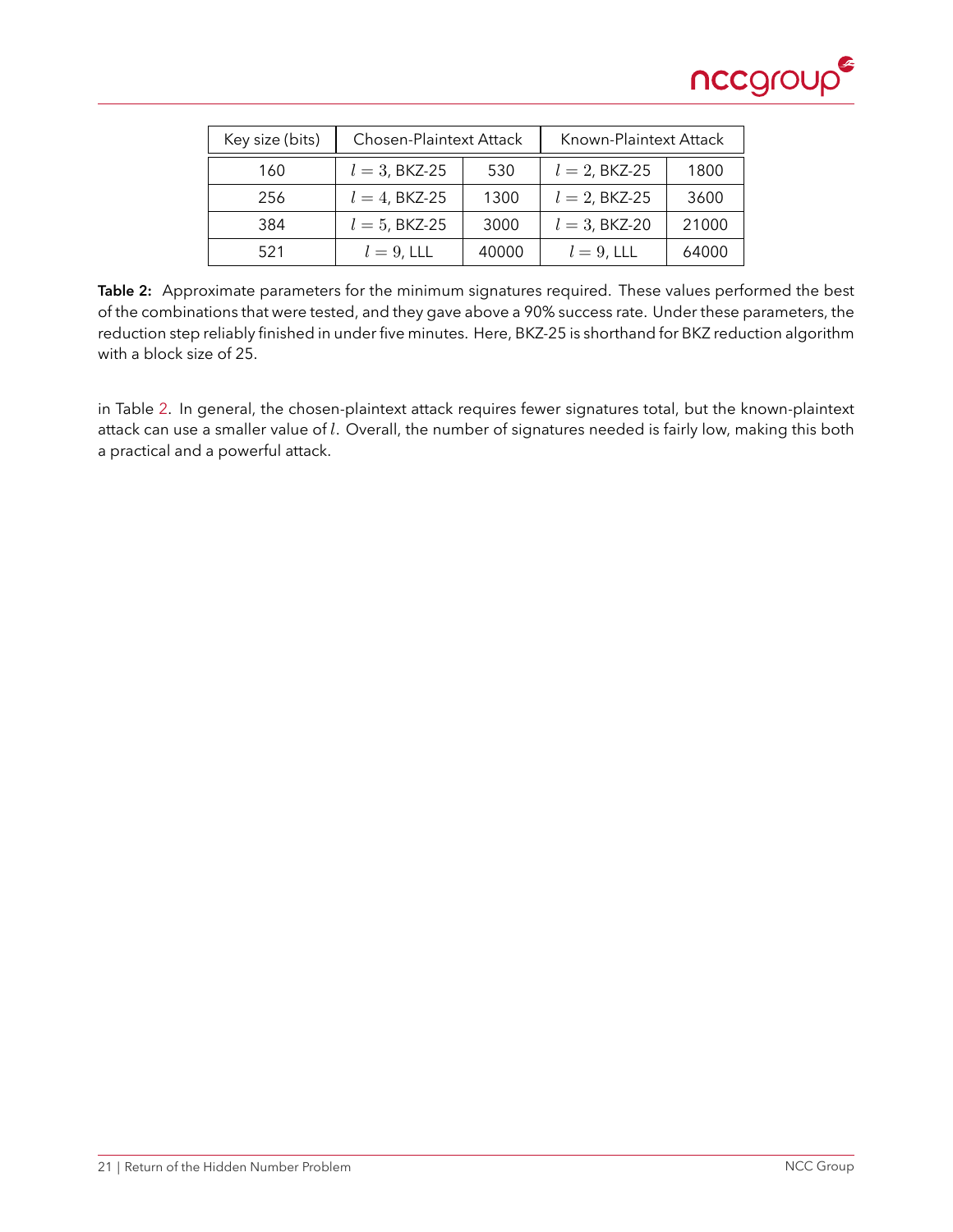### **Countermeasures**



<span id="page-21-0"></span>We propose two countermeasures to mitigate this particular attack. The first approach is to use constant time arithmetic operations when computing s from  $m, r, x$ , and k. This will eliminate timing-based side channels from leaking sensitive state at this stage. Although only replacing the modular addition with a constant time alternative suffices to prevent the particular attack identified in this work, a similar attack may apply to non-constant time modular multiplication. If a function leaked the approximate size of the reduced product or factors, an attacker could mount a similar HNP-style attack using knowledge of small  $\left\lfloor rx\right\rfloor_q$  or  $\lfloor m + rx \rfloor_q$ . As the signature computation is dominated by the point multiplication to compute  $r$ , the final stage of computing  $s$  is a minority of the total time taken. The cost of replacing these operations with their constant time alternatives is unlikely to incur a significant penalty on signature time. However, this approach only attempts to mitigate timing and control-flow based side channels, which may not be sufficient to protect against all attacks, such as power analysis. For many libraries which were built around general purpose multiple precision integer libraries, migrating to a constant time implementation may also be difficult.

Another approach is to use blinding to reduce the usefulness of side-channel information. A similar method of blinding can be used to harden RSA signature generation, elliptic curve point multiplication, and modular exponentiation. For this approach, the signer selects a random  $b \in [1, q-1]$ . The signer then computes  $\lfloor brx \rfloor_q$  and  $\lfloor bm \rfloor_q.$  After adding these two values together, the signer multiplies by  $b^{-1}$ , giving a value of  $\left\lfloor b^{-1}(bm+brx)\right\rfloor_q=\left\lfloor m+rx\right\rfloor_q.$  The remainder of signature computation proceeds as normal. Assuming  $b$  is kept secret and the attacker has access to the same side channel, the attacker will learn the truth value of  $\left\lfloor bm\right\rfloor_q+\left\lfloor brx\right\rfloor_q\in[0,q-1].$  However, this exposes no information about  $x.$ 

To see this, first consider the case  $m=0. \; \left\lfloor bm\right\rfloor_q+\left\lfloor brx\right\rfloor_q=\left\lfloor brx\right\rfloor_q\in[0,q-1]$ , regardless of the secret key, so no information is leaked. Next, we will show that when  $m \neq 0$ , changing the sign of *b* changes the truth value of  $\lfloor bm\rfloor_q+\lfloor brx\rfloor_q\in[0,q-1].$  Thus since  $[1,q-1]$  is the union of disjoint  $(b,\lfloor-b\rfloor_q)$  pairs, exactly half of the values in  $[1, q - 1]$  make the statement true, and the other half make it false, regardless of x, m, or r. Thus the side channel reveals no information about the private key. Take  $b \in [1, q-1]$  such that  $\left\lfloor bm\right\rfloor_q+\left\lfloor brx\right\rfloor_q\in\left[0,q-1\right]$  is true. Therefore,

$$
\begin{array}{lll} &&[bm]_q + \lfloor brx \rfloor_q \in [0,q-1] \\ \Leftrightarrow &&[bm]_q + \lfloor brx \rfloor_q < q \\ \Leftrightarrow &&q - \lfloor -bm \rfloor_q + q - \lfloor -brx \rfloor_q < q \\ \Leftrightarrow &&- \lfloor -bm \rfloor_q - \lfloor -brx \rfloor_q < -q \\ \Leftrightarrow &&\lfloor -bm \rfloor_q + \lfloor -brx \rfloor_q > q \\ \Leftrightarrow &&\lfloor -bm \rfloor_q + \lfloor -brx \rfloor_q \not \in [0,q-1] \end{array}
$$

with the last step relying on the fact that since  $s\neq 0$ ,  $\left\lfloor -b m\right\rfloor_q+\left\lfloor -b rx\right\rfloor_q\neq q.$ 

Although it is tempting to conclude from this proof that blinding is a sufficient mitigation to protect against this class of attack, there are some caveats. The proof assumes that the only information that leaks is whether or not the sum exceeds  $q$ , but the non-constant time implementation of modular reduction may leak extra information that invalidates the mitigation. It is also possible that information about  $b$  may leak through another side channel, such as during the modular inversion of  $b$ , again reducing the effectiveness of the countermeasure. While blinding stops the basic attack, it is no guarantee that non-constant time code cannot be exploited in other ways. More sophisticated exploitation, however, is not the focus of this work.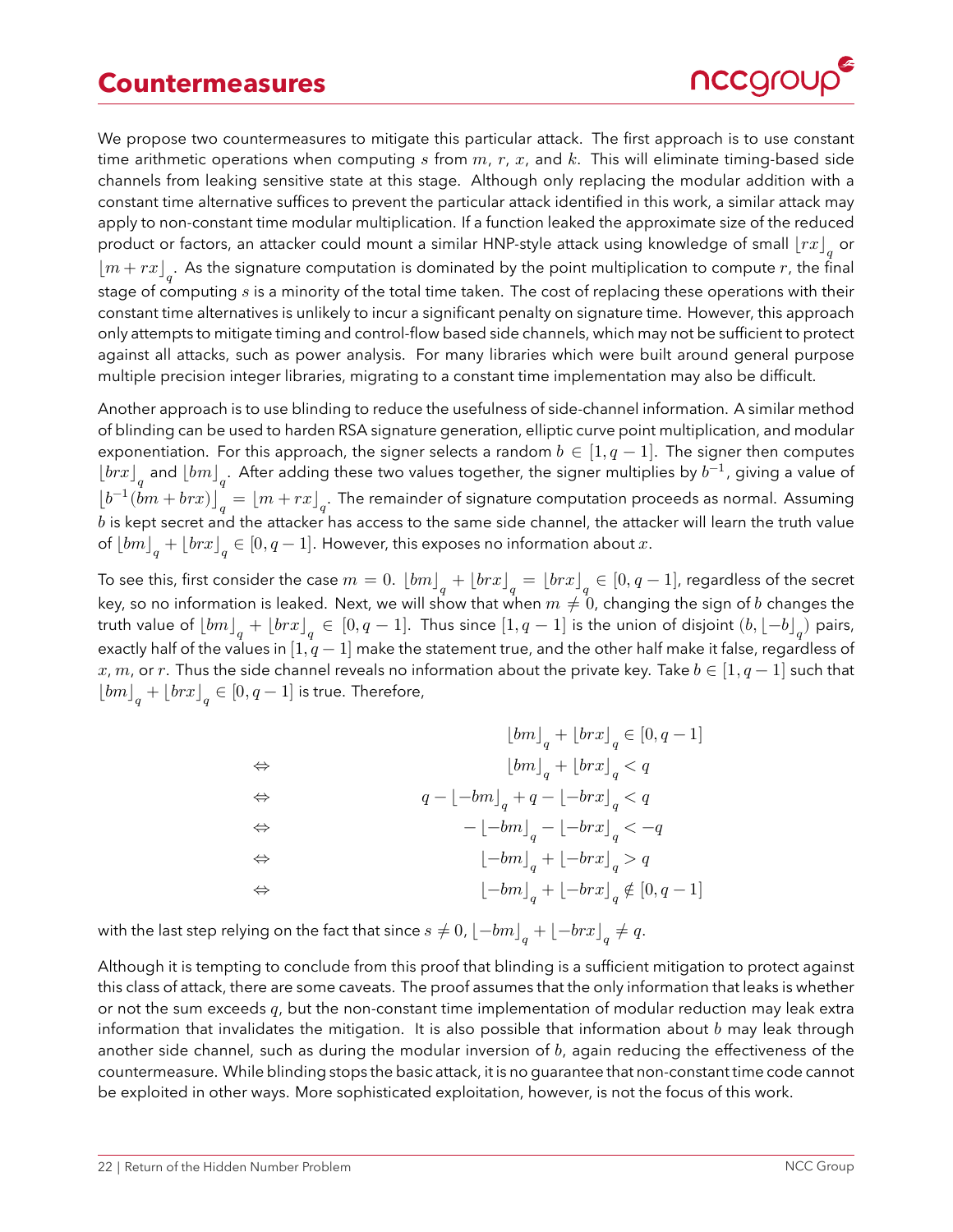# <span id="page-22-1"></span>**Conclusion**



<span id="page-22-0"></span>This work only explores a small aspect of this issue, and there are many interesting areas of exploration that remain. One such question is whether this vulnerability can be exploited through timing data alone. The non-constant implementation of modular reduction does introduce a slight difference  $\delta$  in timing between samples that have  $m+\lfloor rx\rfloor_q\in [0,q-1]$  and those that do not, but recall that this attack requires either a low false positive rate or a low false negative rate to succeed. If we let  $\tau$  be the random variable representing the time it takes to create a signature where  $m+\lfloor rx\rfloor_q\in[0,q-1]$ , then we can model the total time taken as  $T=\tau+\delta \mathbb{1}_{m+\lfloor rx\rfloor_q}\notin [0,q-1]$ . Here,  $\mathbb{1}_X$  represents the indicator variable that equals  $1$  if  $X$  is true, and  $0$ otherwise. If  $\tau$  has high variability, then it will be difficult to correctly guess the outcome of the reduction based on  $T$  alone.

One potential solution to this problem is to find situations where  $\tau$  has sufficiently low variance. One of the major sources of variation in a modern computer is cache behavior, because even though the same instructions are being executed, their duration depends on processor state, which varies from run to run. However, it is possible that embedded systems without caches may have sufficiently low variation that a pure timing attack is possible on these platforms. Somewhat ironically, for security reasons, common (EC)DSA implementations attempt to make scalar multiplication constant time with respect to secret data, which reduces variance even further.

Another potential solution is to use a more error-tolerant approach to solving the HNP, such as Bleichen-bacher's solution[\[DMHMP13\]](#page-25-8). In this approach, the problem is posed as a set of pairs  $(c_i,h_i)$  for which the set  $\{\lfloor h_i+c_ix\rfloor_q\}_{i=1}^d$  is biased towards the values  $0$  and  $q.$  The remainder of the attack recovers  $x$  from this bias. Consider (with a slight abuse of notation) the distribution of

$$
\left\{\left\lfloor-\frac{q}{4}-\frac{q}{2}\mathbb{1}_{m_i+\lfloor r_i x\rfloor_q}\notin [0,q-1]}+r_ix\right\rfloor_q\right\}_{i=1}^d.
$$

As it turns out, this distribution is also biased towards  $0$  and  $q.$  Intuitively, this is because a large  $\lfloor r_ix\rfloor_q$  is more likely to have  $m_i+\lfloor r_ix\rfloor_q\notin[0,q-1].$  Thus we expect that the pairs  $(-\frac{q}{2\delta}T_i,r_i)$  will similarly exhibit a consistent bias, although this bias will be incredibly small due to the bias of  $\tau$ . It is an open question whether Bleichenbacher's solution can practically be applied here, but it suggests the possibility that a passive adversary monitoring a large number of signatures could recover the private key from timing data alone.

We have only considered a small number of contexts in which this issue might be exploited. There are countless other side channels besides Flush+Reload that could leak the desired information, including branch predictor side channels[\[ERAG](#page-25-15)<sup>+</sup>18][\[AKS07\]](#page-24-0) or power analysis[\[KJJ99\]](#page-26-17). This work identifies a common but flawed implementation pattern that, when paired with a sometimes simple side channel, can be exploited to disclose the private key in an attack that is both simple and practical. There are likely several other unidentified systems that are similarly affected by this issue and for which key compromise is possible. Finally, this work reinforces the importance of constant time implementations and hardening against side channels, as it emphasizes and demonstrates the dangers that even a small leak can pose to a cryptographic system.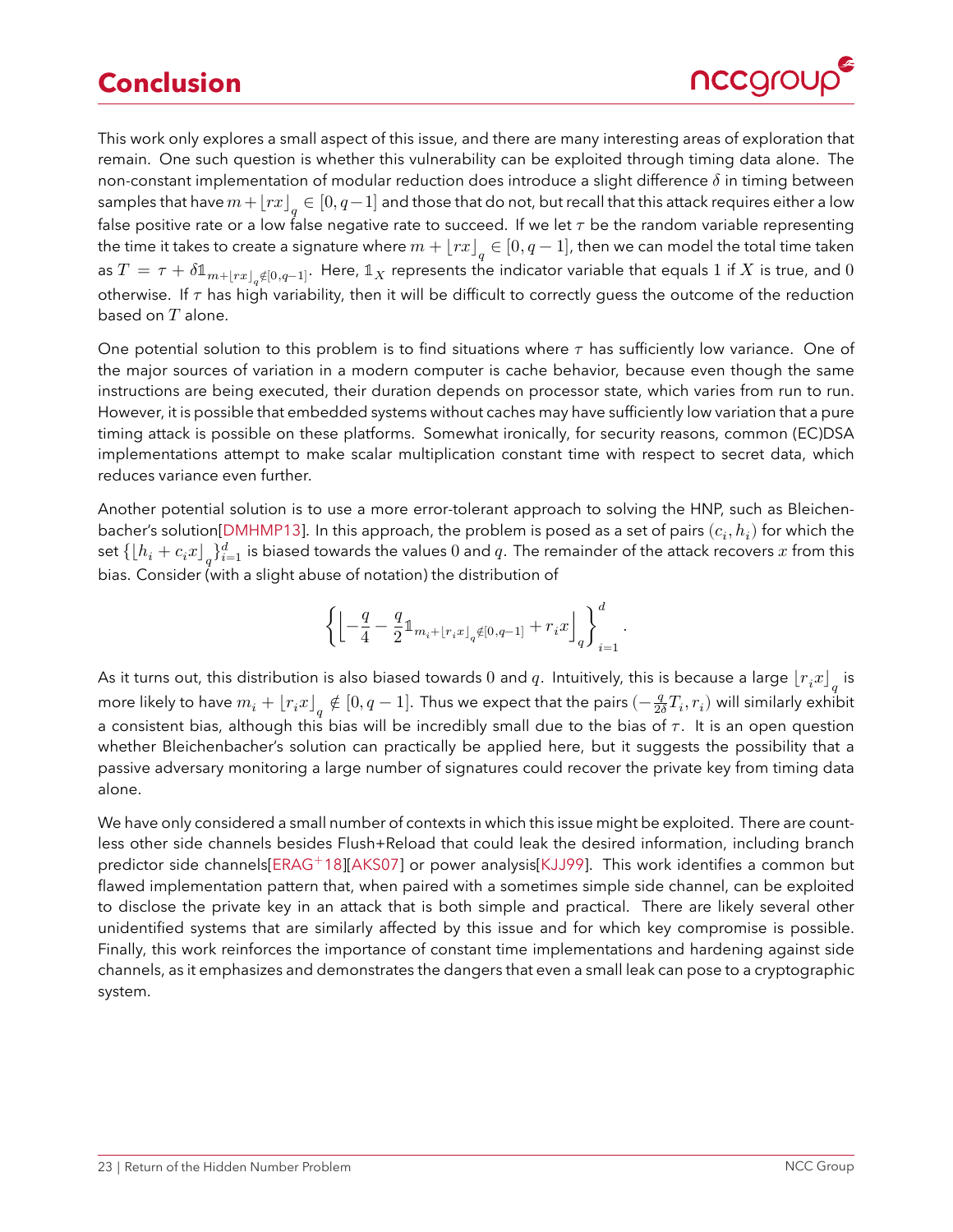# **Acknowledgments**



<span id="page-23-0"></span>I would like to thank Thomas Pornin for his insightful technical review of early drafts, and I would also like to thank David Wong, Andy Grant, and Audrey Saunders for their helpful feedback on this paper. Their thoughtful reviews have helped shape the work into its current state, and it would not be the same without them.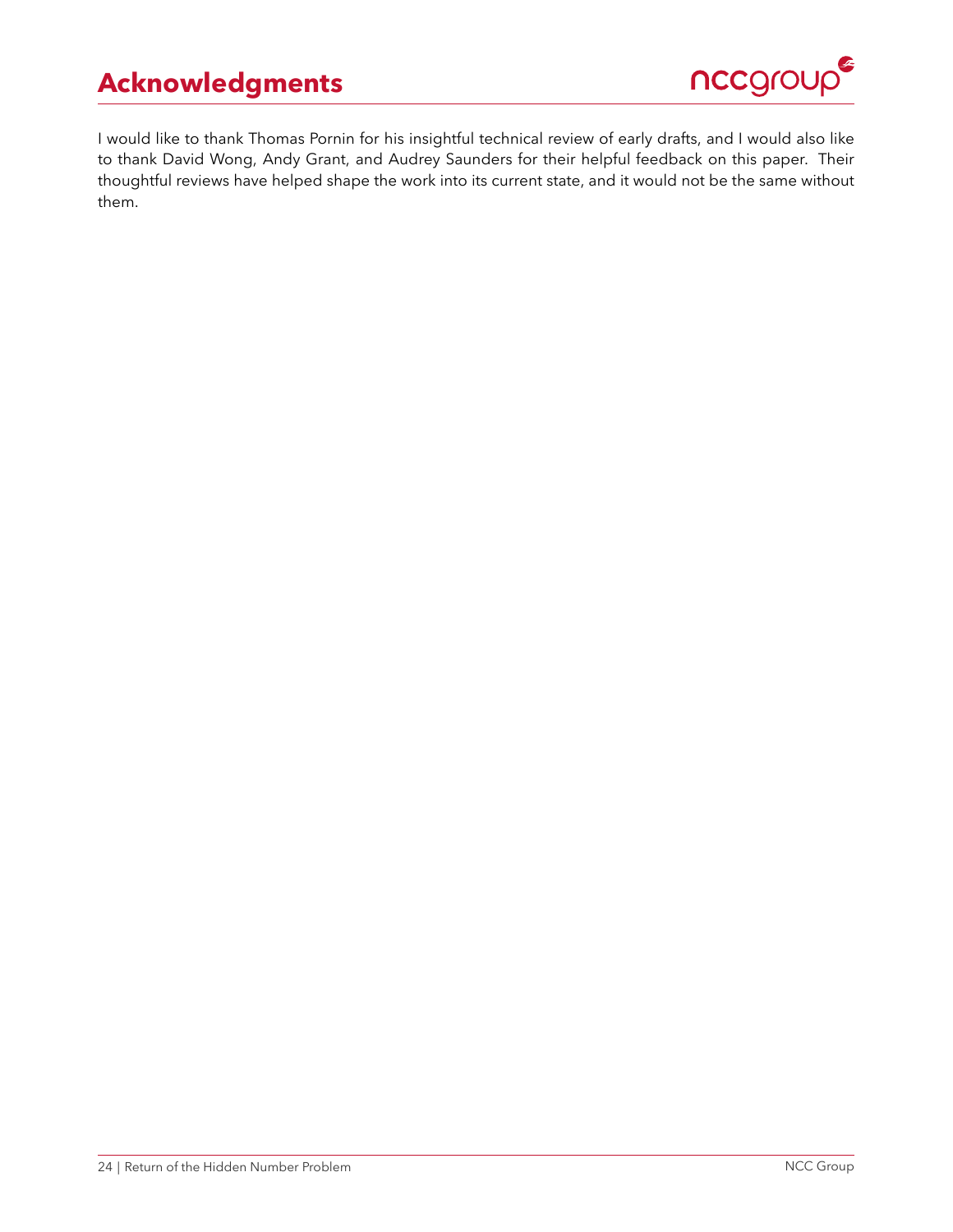### **References**



- <span id="page-24-1"></span>[AGM+18] Alejandro Cabrera Aldaya, Cesar Pereida García, Luis Manuel, Alvarez Tapia, and Billy Bob Brumley. Cache-Timing Attacks on RSA Key Generation. *IACR Cryptology ePrint Archive, Report 2018/367*, 2018. [4](#page-3-1)
- <span id="page-24-7"></span>[AGS07] Onur Acıiçmez, Shay Gueron, and Jean-Pierre Seifert. New branch prediction vulnerabilities in openssl and necessary software countermeasures. In Steven D. Galbraith, editor, *Cryptography and Coding*, pages 185--203, Berlin, Heidelberg, 2007. Springer Berlin Heidelberg. [4](#page-3-1)
- <span id="page-24-6"></span>[AKS06] Onur Acıiçmez, Çetin Kaya Koç, and Jean-Pierre Seifert. Predicting secret keys via branch prediction. In Masayuki Abe, editor, *Topics in Cryptology – CT-RSA 2007*, pages 225--242, Berlin, Heidelberg, 2006. Springer Berlin Heidelberg. [4](#page-3-1)
- <span id="page-24-0"></span>[AKS07] Onur Aciiçmez, Çetin Kaya Koç, and Jean-Pierre Seifert. On the power of simple branch prediction analysis. In *Proceedings of the 2Nd ACM Symposium on Information, Computer and Communications Security*, ASIACCS '07, pages 312--320, New York, NY, USA, 2007. ACM. [3,](#page-2-3) [4,](#page-3-1) [23](#page-22-1)
- <span id="page-24-10"></span>[Bab86] L. Babai. On Lovász' lattice reduction and the nearest lattice point problem. *Combinatorica*, 6(1):1--13, Mar 1986. [7](#page-6-1)
- <span id="page-24-8"></span>[Bar16] Elaine Barker. NIST special publication 800-57 part 1 revision 4, recommendation for key management part 1: General. *NIST*, 2016. [6](#page-5-2)
- <span id="page-24-2"></span>[BBG+17] Daniel J. Bernstein, Joachim Breitner, Daniel Genkin, Leon Groot Bruinderink, Nadia Heninger, Tanja Lange, Christine van Vredendaal, and Yuval Yarom. Sliding right into disaster: Left-toright sliding windows leak. In Wieland Fischer and Naofumi Homma, editors, *Cryptographic Hardware and Embedded Systems – CHES 2017*, pages 555--576, Cham, 2017. Springer International Publishing. [4](#page-3-1)
- <span id="page-24-5"></span>[BH09] Billy Bob Brumley and Risto M. Hakala. Cache-timing template attacks. In Mitsuru Matsui, editor, *Advances in Cryptology – ASIACRYPT 2009*, pages 667--684, Berlin, Heidelberg, 2009. Springer Berlin Heidelberg. [4,](#page-3-1) [8](#page-7-1)
- <span id="page-24-13"></span>[BLS] Daniel J Bernstein, Tanja Lange, and Peter Schwabe. NaCl: Networking and cryptography library. [12](#page-11-1)
- <span id="page-24-12"></span>[bou] BouncyCastle. [12](#page-11-1)
- <span id="page-24-4"></span>[BT11] Billy Bob Brumley and Nicola Tuveri. Remote timing attacks are still practical. In Vijay Atluri and Claudia Diaz, editors, *Computer Security – ESORICS 2011*, pages 355--371, Berlin, Heidelberg, 2011. Springer Berlin Heidelberg. [4,](#page-3-1) [8,](#page-7-1) [14,](#page-13-1) [15](#page-14-1)
- <span id="page-24-9"></span>[BV96] Dan Boneh and Ramarathnam Venkatesan. Hardness of computing the most significant bits of secret keys in diffie-hellman and related schemes. In Neal Koblitz, editor, *Advances in Cryptology — CRYPTO '96*, pages 129--142, Berlin, Heidelberg, 1996. Springer Berlin Heidelberg. [7](#page-6-1)
- <span id="page-24-3"></span>[BvdPSY14] Naomi Benger, Joop van de Pol, Nigel P. Smart, and Yuval Yarom. ``Ooh Aah... Just a Little Bit'' : A small amount of side channel can go a long way. In Lejla Batina and Matthew Robshaw, editors, *Cryptographic Hardware and Embedded Systems – CHES 2014*, pages 75--92, Berlin, Heidelberg, 2014. Springer Berlin Heidelberg. [4,](#page-3-1) [7,](#page-6-1) [8,](#page-7-1) [15,](#page-14-1) [19](#page-18-1)
- <span id="page-24-11"></span>[CN11] Yuanmi Chen and Phong Q. Nguyen. Bkz 2.0: Better lattice security estimates. In Dong Hoon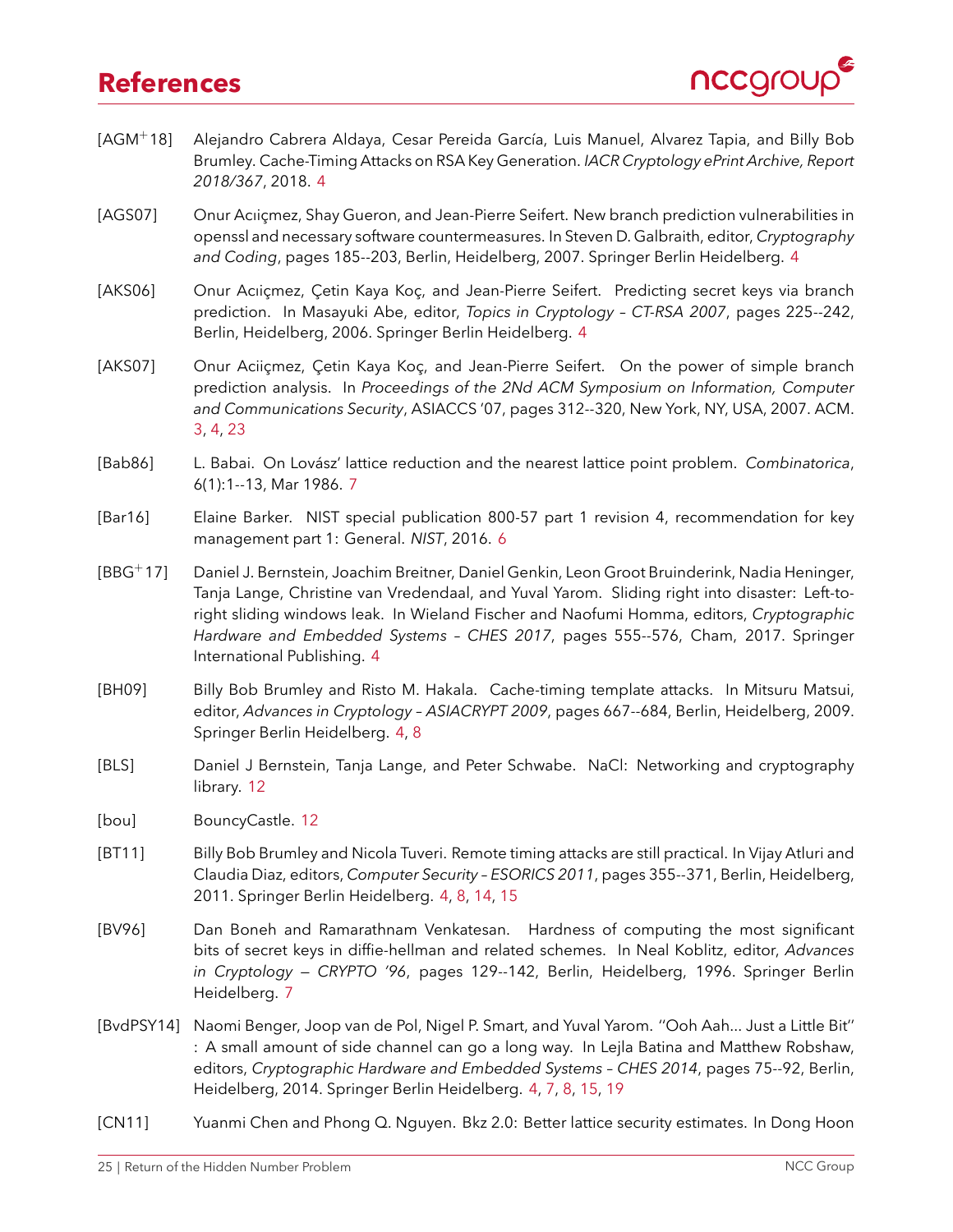

Lee and Xiaoyun Wang, editors, *Advances in Cryptology – ASIACRYPT 2011*, pages 1--20, Berlin, Heidelberg, 2011. Springer Berlin Heidelberg. [8](#page-7-1)

- <span id="page-25-11"></span>[cry] Crypto++. [12](#page-11-1)
- <span id="page-25-13"></span>[csm] [C#](#) mono. [12](#page-11-1)
- <span id="page-25-4"></span>[DDME+18] Fergus Dall, Gabrielle De Micheli, Thomas Eisenbarth, Daniel Genkin, Nadia Heninger, Ahmad Moghimi, and Yuval Yarom. Cachequote: Efficiently recovering long-term secrets of sgx epid via cache attacks. *IACR Transactions on Cryptographic Hardware and Embedded Systems*, 2018(2):171--191, 2018. [4](#page-3-1)
- <span id="page-25-8"></span>[DMHMP13] Elke De Mulder, Michael Hutter, Mark E. Marson, and Peter Pearson. Using bleichenbacher''s solution to the hidden number problem to attack nonce leaks in 384-bit ecdsa. In Guido Bertoni and Jean-Sébastien Coron, editors, *Cryptographic Hardware and Embedded Systems - CHES 2013*, pages 435--452, Berlin, Heidelberg, 2013. Springer Berlin Heidelberg. [4,](#page-3-1) [8,](#page-7-1) [23](#page-22-1)
- <span id="page-25-0"></span>[DR08] Tim Dierks and Eric Rescorla. RFC 5246: The transport layer security (TLS) protocol. *The Internet Engineering Task Force*, 2008. [3](#page-2-3)
- <span id="page-25-14"></span>[dt16] The FPLLL development team. fplll, a lattice reduction library. Available at [https://github.com/](https://github.com/fplll/fplll) [fplll/fplll,](https://github.com/fplll/fplll) 2016. [18](#page-17-2)
- <span id="page-25-1"></span>[EPAG16] D. Evtyushkin, D. Ponomarev, and N. Abu-Ghazaleh. Jump over aslr: Attacking branch predictors to bypass aslr. In *2016 49th Annual IEEE/ACM International Symposium on Microarchitecture (MICRO)*, pages 1--13, Oct 2016. [3](#page-2-3)
- <span id="page-25-15"></span>[ERAG<sup>+</sup>18] Dmitry Evtyushkin, Ryan Riley, Nael CSE Abu-Ghazaleh, ECE, and Dmitry Ponomarev. Branchscope: A new side-channel attack on directional branch predictor. In *Proceedings of the Twenty-Third International Conference on Architectural Support for Programming Languages and Operating Systems*, ASPLOS '18, pages 693--707, New York, NY, USA, 2018. ACM. [23](#page-22-1)
- <span id="page-25-6"></span>[FWC16] Shuqin Fan, Wenbo Wang, and Qingfeng Cheng. Attacking OpenSSL Implementation of ECDSA with a Few Signatures. *Proceedings of the 2016 ACM SIGSAC Conference on Computer and Communications Security - CCS'16*, pages 1505--1515, 2016. [4,](#page-3-1) [8](#page-7-1)
- <span id="page-25-5"></span>[GB16] Cesar Pereida García and Billy Bob Brumley. Constant-time callees with variable-time callers. Cryptology ePrint Archive, Report 2016/1195, 2016. [https://eprint.iacr.org/2016/1195.](https://eprint.iacr.org/2016/1195) [4](#page-3-1)
- <span id="page-25-9"></span>[Gnu] GnuPG. Libgcrypt. [12](#page-11-1)
- <span id="page-25-12"></span>[gol] Go crypto/tls. [12](#page-11-1)
- <span id="page-25-10"></span>[Goo] Google. BoringSSL. [12](#page-11-1)
- <span id="page-25-2"></span>[GPP+16a] Daniel Genkin, Lev Pachmanov, Itamar Pipman, Adi Shamir, and Eran Tromer. Physical key extraction attacks on pcs. *Commun. ACM*, 59(6):70--79, May 2016. [3](#page-2-3)
- <span id="page-25-7"></span>[GPP+16b] Daniel Genkin, Lev Pachmanov, Itamar Pipman, Eran Tromer, and Yuval Yarom. Ecdsa key extraction from mobile devices via nonintrusive physical side channels. In *Proceedings of the 2016 ACM SIGSAC Conference on Computer and Communications Security*, CCS '16, pages 1626--1638, New York, NY, USA, 2016. ACM. [4](#page-3-1)
- <span id="page-25-3"></span>[GST14] Daniel Genkin, Adi Shamir, and Eran Tromer. Rsa key extraction via low-bandwidth acoustic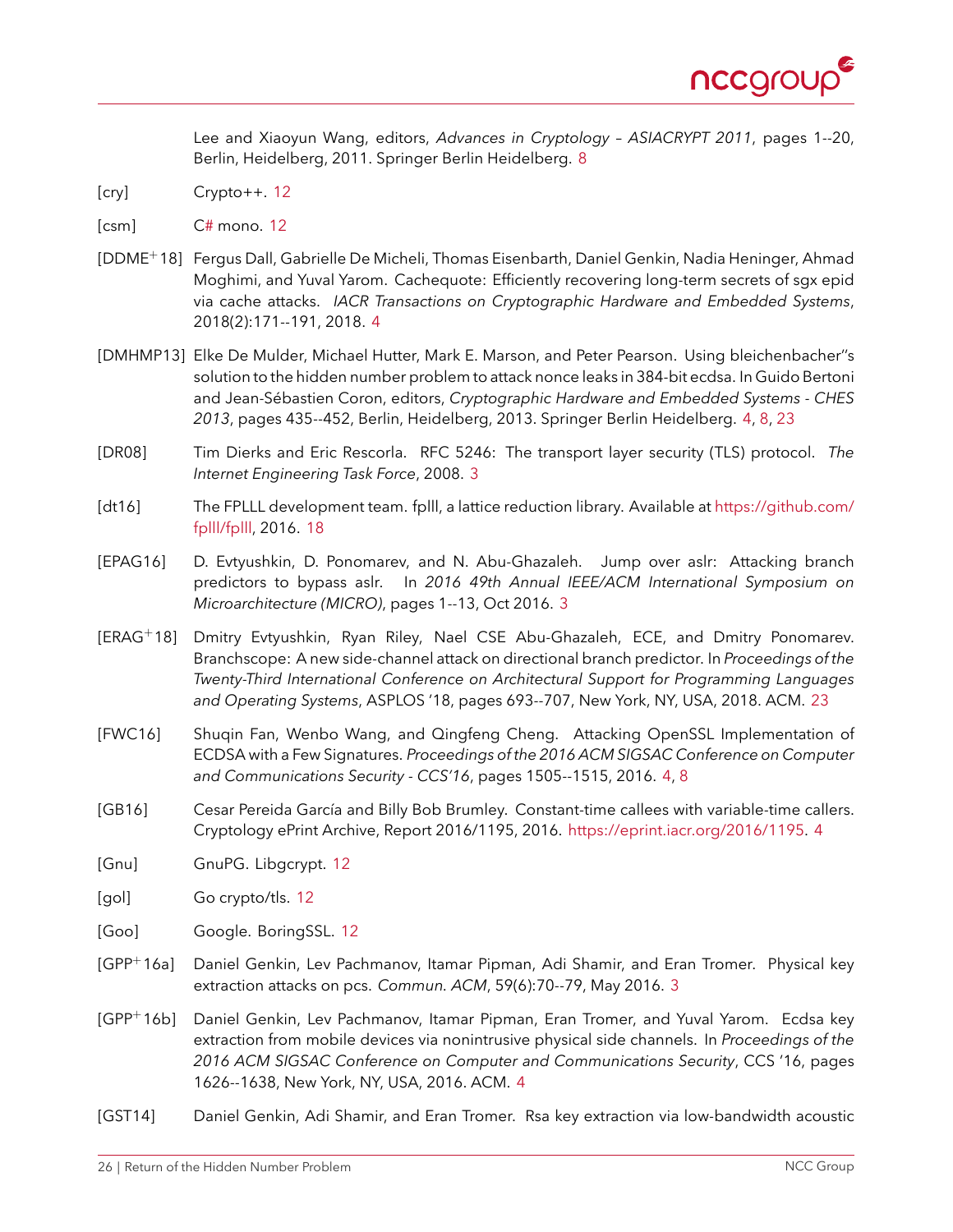

cryptanalysis. In Juan A. Garay and Rosario Gennaro, editors, *Advances in Cryptology – CRYPTO 2014*, pages 444--461, Berlin, Heidelberg, 2014. Springer Berlin Heidelberg. [3](#page-2-3)

- <span id="page-26-3"></span>[GVY17] Daniel Genkin, Luke Valenta, and Yuval Yarom. May the fourth be with you: A microarchitectural side channel attack on several real-world applications of curve25519. In *Proceedings of the 2017 ACM SIGSAC Conference on Computer and Communications Security*, CCS '17, pages 845--858, New York, NY, USA, 2017. ACM. [4](#page-3-1)
- <span id="page-26-6"></span>[HGS01] N. A. Howgrave-Graham and N. P. Smart. Lattice attacks on digital signature schemes. *Designs, Codes and Cryptography*, 23(3):283--290, Aug 2001. [8,](#page-7-1) [9](#page-8-0)
- <span id="page-26-8"></span>[HR07] Martin Hlaváč and Tomáš Rosa. Extended hidden number problem and its cryptanalytic applications. In Eli Biham and Amr M. Youssef, editors, *Selected Areas in Cryptography*, pages 114--133, Berlin, Heidelberg, 2007. Springer Berlin Heidelberg. [9](#page-8-0)
- <span id="page-26-2"></span>[İGI+16] Mehmet Sinan İnci, Berk Gulmezoglu, Gorka Irazoqui, Thomas Eisenbarth, and Berk Sunar. Cache attacks enable bulk key recovery on the cloud. In Benedikt Gierlichs and Axel Y. Poschmann, editors, *Cryptographic Hardware and Embedded Systems – CHES 2016*, pages 368--388, Berlin, Heidelberg, 2016. Springer Berlin Heidelberg. [3](#page-2-3)
- <span id="page-26-0"></span>[KGG+18] Paul Kocher, Daniel Genkin, Daniel Gruss, Werner Haas, Mike Hamburg, Moritz Lipp, Stefan Mangard, Thomas Prescher, Michael Schwarz, and Yuval Yarom. Spectre attacks: Exploiting speculative execution. *ArXiv e-prints*, January 2018. [3](#page-2-3)
- <span id="page-26-17"></span>[KJJ99] Paul Kocher, Joshua Jaffe, and Benjamin Jun. Differential power analysis. In Michael Wiener, editor, *Advances in Cryptology — CRYPTO' 99*, pages 388--397, Berlin, Heidelberg, 1999. Springer Berlin Heidelberg. [23](#page-22-1)
- <span id="page-26-4"></span>[KSD13] Cameron F. Kerry, Acting Secretary, and Charles Romine Director. FIPS PUB 186-4 Federal Information Processing Standards publication Digital Signature Standard (DSS), 2013. [6](#page-5-2)
- <span id="page-26-9"></span>[liba] LibreSSL. [12](#page-11-1)
- <span id="page-26-16"></span>[libb] Libsecp256k1. [12](#page-11-1)
- <span id="page-26-12"></span>[libc] LibTomCrypt. [12](#page-11-1)
- <span id="page-26-5"></span>[LLL82] A. K. Lenstra, H. W. Lenstra, and L. Lovász. Factoring polynomials with rational coefficients. *Mathematische Annalen*, 261(4):515--534, Dec 1982. [7](#page-6-1)
- <span id="page-26-11"></span>[Llo] Jack Lloyd. Botan. [12](#page-11-1)
- <span id="page-26-1"></span>[LSG+18] Moritz Lipp, Michael Schwarz, Daniel Gruss, Thomas Prescher, Werner Haas, Stefan Mangard, Paul Kocher, Daniel Genkin, Yuval Yarom, and Mike Hamburg. Meltdown. *ArXiv e-prints*, January 2018. [3](#page-2-3)
- <span id="page-26-15"></span>[M] Niels Möller. Nettle. [12](#page-11-1)
- <span id="page-26-13"></span>[mat] MatrixSSL. [12](#page-11-1)
- <span id="page-26-14"></span>[mbe] mbed TLS. [12](#page-11-1)
- <span id="page-26-10"></span>[Moz] Mozilla. Network Security Services. [12](#page-11-1)

<span id="page-26-7"></span>[NNTW05] David Naccache, Phong Q. Nguyên, Michael Tunstall, and Claire Whelan. Experimenting with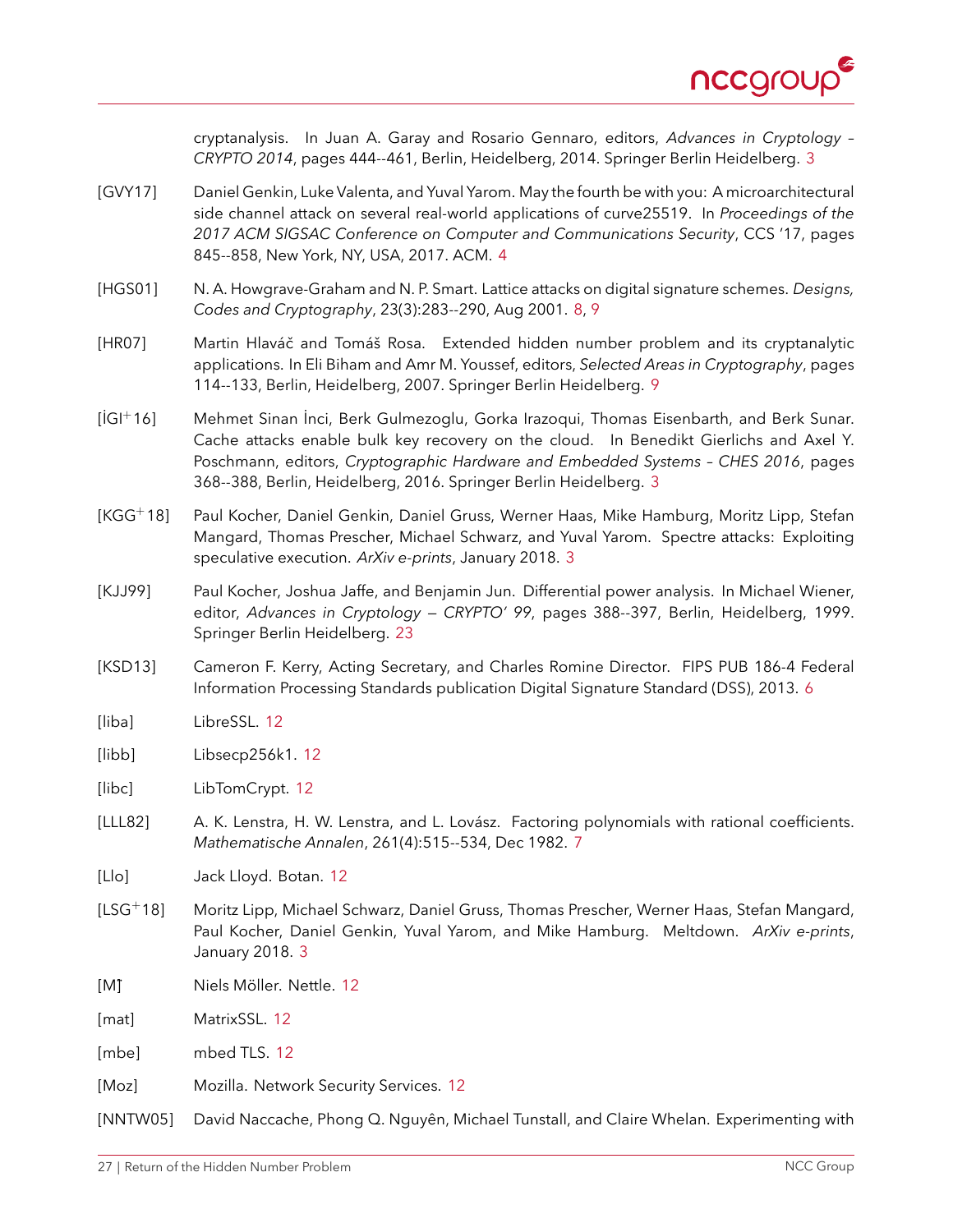

faults, lattices and the dsa. In Serge Vaudenay, editor, *Public Key Cryptography - PKC 2005*, pages 16--28, Berlin, Heidelberg, 2005. Springer Berlin Heidelberg. [8](#page-7-1)

- <span id="page-27-10"></span>[NS00] Phong Q. Nguyen and Jacques Stern. Lattice reduction in cryptology: An update. In Wieb Bosma, editor, *Algorithmic Number Theory*, pages 85--112, Berlin, Heidelberg, 2000. Springer Berlin Heidelberg. [8](#page-7-1)
- <span id="page-27-8"></span>[NS02] Nguyen and Shparlinski. The insecurity of the digital signature algorithm with partially known nonces. *Journal of Cryptology*, 15(3):151--176, Jun 2002. [7,](#page-6-1) [8](#page-7-1)
- <span id="page-27-9"></span>[NS03] Phong Q. Nguyen and Igor E. Shparlinski. The insecurity of the elliptic curve digital signature algorithm with partially known nonces. *Designs, Codes and Cryptography*, 30(2):201--217, Sep 2003. [7](#page-6-1)
- <span id="page-27-0"></span>[NSS+17] Matus Nemec, Marek Sys, Petr Svenda, Dusan Klinec, and Vashek Matyas. The return of coppersmith's attack: Practical factorization of widely used rsa moduli. In *Proceedings of the 2017 ACM SIGSAC Conference on Computer and Communications Security*, CCS '17, pages 1631--1648, New York, NY, USA, 2017. ACM. [3](#page-2-3)
- <span id="page-27-13"></span>[opea] OpenSSL. [12,](#page-11-1) [17](#page-16-3)
- <span id="page-27-14"></span>[Opeb] OpenJDK. Libsunec. [12](#page-11-1)
- <span id="page-27-1"></span>[OST06] Dag Arne Osvik, Adi Shamir, and Eran Tromer. Cache attacks and countermeasures: The case of aes. In David Pointcheval, editor, *Topics in Cryptology – CT-RSA 2006*, pages 1--20, Berlin, Heidelberg, 2006. Springer Berlin Heidelberg. [3](#page-2-3)
- <span id="page-27-2"></span>[Per05] Colin Percival. Cache missing for fun and profit. 2005. [3](#page-2-3)
- <span id="page-27-12"></span>[Pet] Peter Gutmann. Cryptlib. [12](#page-11-1)
- <span id="page-27-15"></span>[Por] Thomas Pornin. BearSSL. [12](#page-11-1)
- <span id="page-27-4"></span>[Por13] Thomas Pornin. RFC 6979: Deterministic usage of the digital signature algorithm (DSA) and elliptic curve digital signature algorithm (ECDSA). *The Internet Engineering Task Force*, 2013. [4](#page-3-1)
- <span id="page-27-3"></span>[RTSS09] Thomas Ristenpart, Eran Tromer, Hovav Shacham, and Stefan Savage. Hey, you, get off of my cloud: Exploring information leakage in third-party compute clouds. In *Proceedings of the 16th ACM Conference on Computer and Communications Security*, CCS '09, pages 199--212, New York, NY, USA, 2009. ACM. [3](#page-2-3)
- <span id="page-27-11"></span>[SE91] Claus-Peter Schnorr and M. Euchner. Lattice basis reduction: Improved practical algorithms and solving subset sum problems. *Math. Program.*, 66:181--199, 1991. [8](#page-7-1)
- <span id="page-27-6"></span>[SH12] M Salter and R Housley. RFC 6460: Suite b profile for transport layer security (tls). Technical report, 2012. [6](#page-5-2)
- <span id="page-27-5"></span>[Tah85] TaherElGamal. a Public Key Cryptosystem and a Signature Scheme Based on Discrete Logarithms. *Lncs*, 196:10--18, 1985. [6](#page-5-2)
- <span id="page-27-7"></span>[THP+09] Sean Turner, Russ Housley, Tim Polk, Daniel RL Brown, and Kelvin Yiu. RFC 5480: Elliptic curve cryptography subject public key information. *The Internet Engineering Task Force*, 2009. [6](#page-5-2)